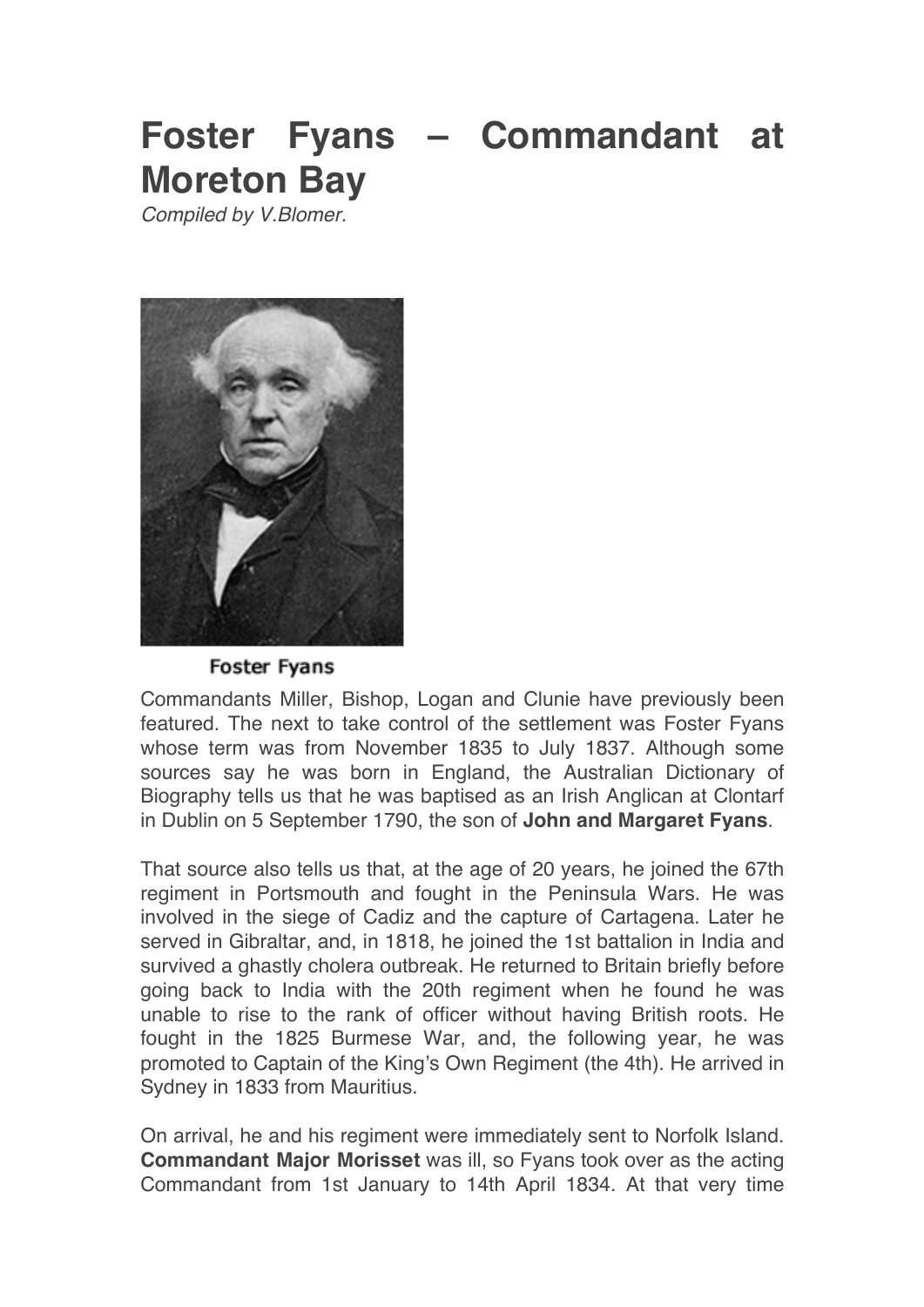Morisset had been aware of rumours of a convict up-rising. Fyans soon had suspicions of his own - especially when an anonymous note appeared in the soldiers' barracks warning them to "beware of poison". A mutiny was attempted on 5th January, but the soldiers were prepared. An elaborate plan had been hatched by the mutineers and the details can be found in the depositions which were taken during an ensuing enquiry. There was a short combat before the mutineering convicts were caught and secured.

Although Fyans recalled later that there were *'nearly one thousand ruffians*', the actual number was closer to 200. Five convicts died and about 50 were wounded. No soldiers died. The words of Fyans in his later recollections were that *"it was really game and sport to these soldiers...with the prick of a bayonet through both thighs, or a little above*". Fyans and his men took revenge in the coming months by concocting new punishments. He earned the title of Flogger Fyans and even devised a new cat of nine tails saying that *"prisoners of this description cannot be treated as a Gentleman's Servant in Sydney*". The men refused to be broken and suffered the brutal punishments in silence. Encouraged by Fyans, his soldiers would choose a prisoner at random and thrust a stick into the cord binding the prisoner's arms. The stick was twisted until blood burst from the fingertips. The mutineers were kept naked and were crowded into the gaol yard so that only a third could sit down at a time. Fyans ordered heavier irons to be made and jagged edges, deliberately made, were designed to cut the flesh.

When a Judge arrived from Sydney he could not help but compare the idyllic natural beauty of Norfolk Island to the hell it was for the convicted men sent there. One of the mutineers said to the Judge, *"Let a man's heart be what it will when he comes here, his man's heart is taken from him, and he is given the heart of a beast."* Fyans presided over the resultant proceedings and thirteen of the convicts were hanged after they were made to dig their own graves. Foster Fyans was commended by Governor Bourke for his handling of the uprising.

In 1835, he returned to his Regiment's Headquarters at Parramatta. He wanted to retire from the Army, so he applied for a suitable position in the Civil Service. No position was available at the time, so he was sent to Moreton Bay as Commandant until a suitable position could be found. This did not eventuate until 1837.

As Commandant at Moreton Bay, it has been recorded that Foster Fyans tried to find a balance between discipline and humanity – despite how he had earlier treated the Norfolk Island mutineers. You have to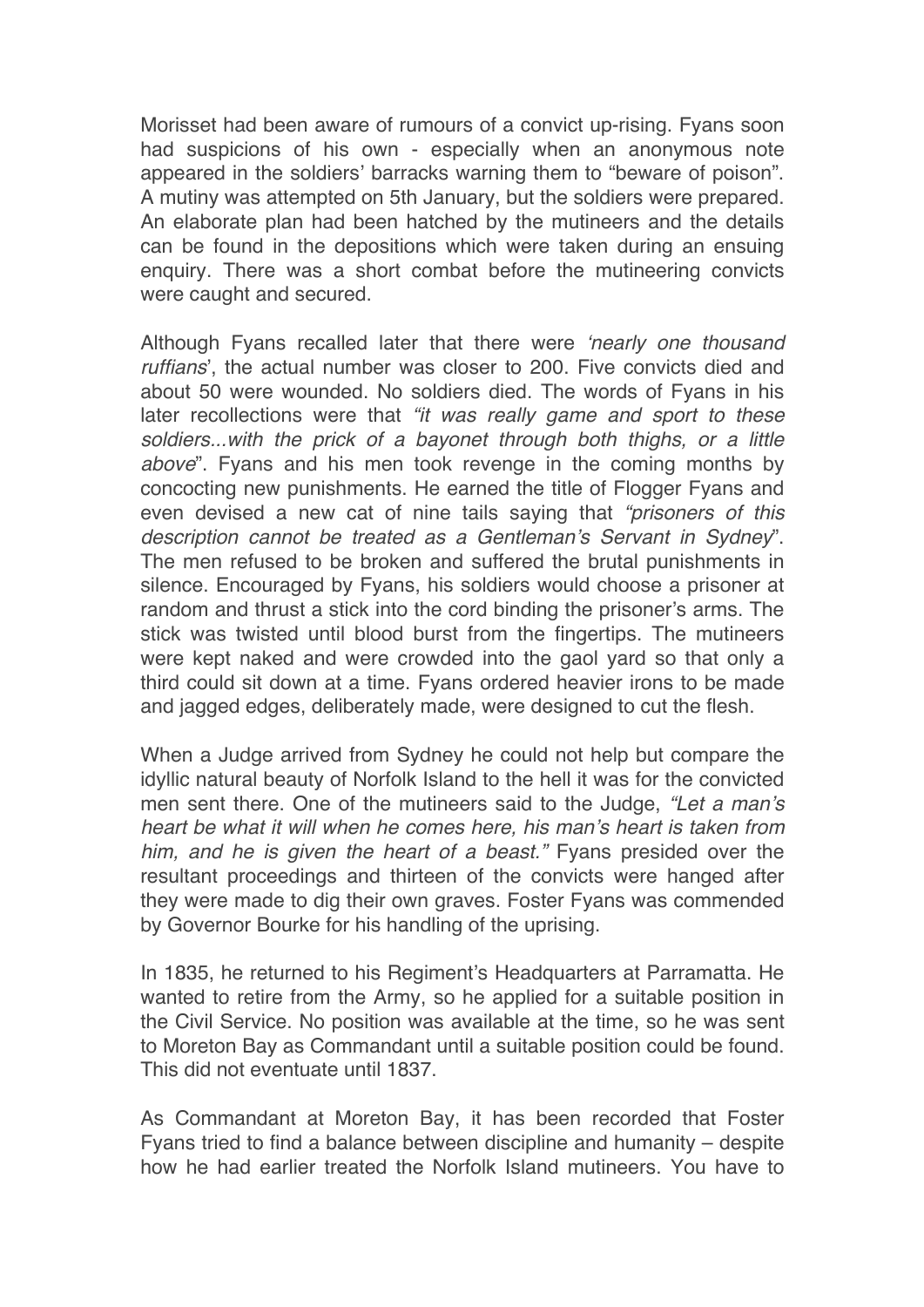remember that those mutineers were notorious convicts with an overriding desire to escape the harsh conditions. The depositions show that the ringleaders had hatched a well devised and elaborate plan to seize the first ship to arrive. Had the plan worked it would have had dire repercussions for the acting Commandant and the soldiers, so a little revenge in the meted out discipline would not have been unexpected. Records indicate that Fyans was more humane but still strict at Moreton Bay.

In 1857 he wrote the following about his time there - *'Five hundred convicts on this establishment were well and usefully employed; there was none of that lurking feeling in the men, and I may add that the settlement appeared to me not unlike a free overgrown establishment … I was always of opinion that mitigation to the deserving tended to good, and feel not sorry to acknowledge that I was instrumental to mitigating to a great extent seventy convicts, and well pleased often I have been in meeting some of these men doing well in the world as respectable citizens, and only in one solitary instance I failed in my hope'.*

As early as 1832, Governor Bourke had advocated free settlement at Moreton Bay, so, during Fyan's term, thoughts had already turned to the winding down of the penal settlement. The numbers of convicts were decreasing and only short term prisoners were being sent. Escapes were no longer as prevalent as they had been when the earlier Commandants were in charge. Author Dr John Steele has written comprehensively about the settlement under Fyan's guidance and his works should be consulted for more detail.

In March 1836, two Quaker missionaries, **Backhouse** and **Walker** visited the settlement and Fyans found them quaintly amusing. They reported on the conditions in which the convicts and the military lived. They listed all the fruits and vegetables growing in the Government Garden, and they reported on the lack of bibles. They showed concern for the female convicts in the town. Those at Eagle Farm were more secure, but the close proximity of the military men to the women at the town's Female Factory caused them to report that the Commandant had greater difficulty in *"preserving discipline among the military than among the prisoners".* One commented, *"To our regret we heard an officer swearing at the men, and using other improper and exasperating language.*" They said they could find no fault with Fyan's administration, but they criticized the amount of time the prisoners were kept on the treadmill.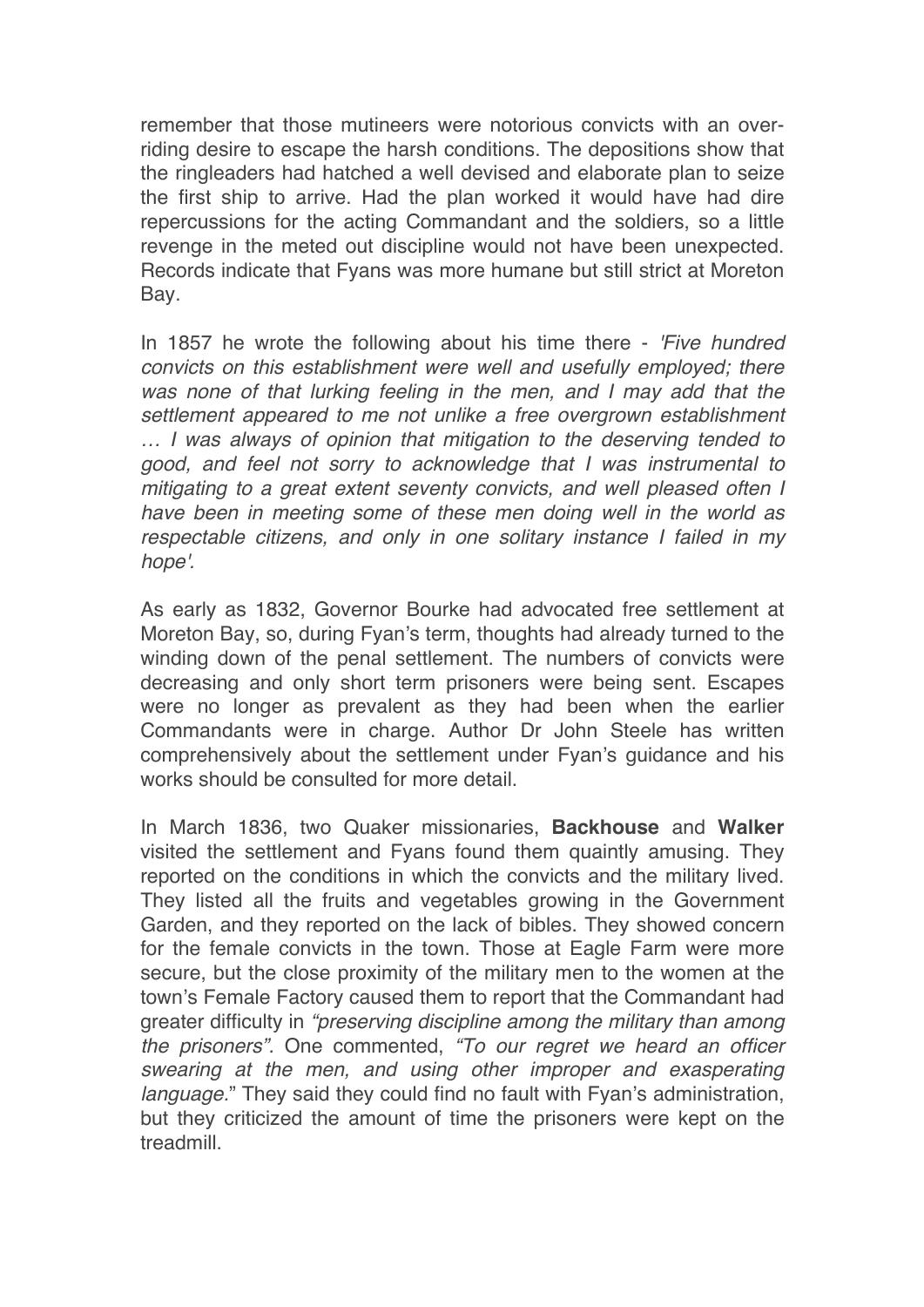In May 1836, the **Stirling Castle** was wrecked north of Gladstone. Fyans sent convict **John Graham** with the rescue party as he had been living with the blacks in the area for some time after he had absconded. Graham was credited with saving **Mrs Eliza Fraser**, and when she was brought down to Moreton Bay, Fyans showed great concern for her ordeal. In his memoirs he told of her appearance, her distressed mental state and her need for medical attention. Admittedly his memoirs were written for publication, but it seems he had an old-fashioned gentlemanly caring nature. Perhaps he has been portrayed unfairly by his actions during his short time on Norfolk Island. At Moreton Bay he seems to have been reluctant to resort to brutality. He did offer the convicts remissions for good behaviour and showed respect towards competent officers.

**Reverend Atkins** visited Moreton Bay for 8 days in January 1837. His report is not entirely accurate as he wrote that the settlement was exclusively occupied by female prisoners and that there were two establishments about six miles apart. He also noted that the Commandant had trouble keeping the soldiers away from the female convicts. He described Captain Fyans as a bachelor, about 45 years of age, who was rather eccentric in his habits, and used the *'tedium of a*  rather solitary life by the innocent and useful employment of making *chairs, tastefully wrought, for his Sydney friends and patrons'.*

In 1837, the 4th Regiment was ordered to go to India. Fortunately for Fyans, the residents of the new town of Geelong in Victoria were in dire need of a magistrate, so his Civil Service position finally eventuated. He arrived there on 20th September. Fyans brought fresh water to the new town by ordering the construction of a break-water across the Barwon River using 20 convict labourers from Sydney.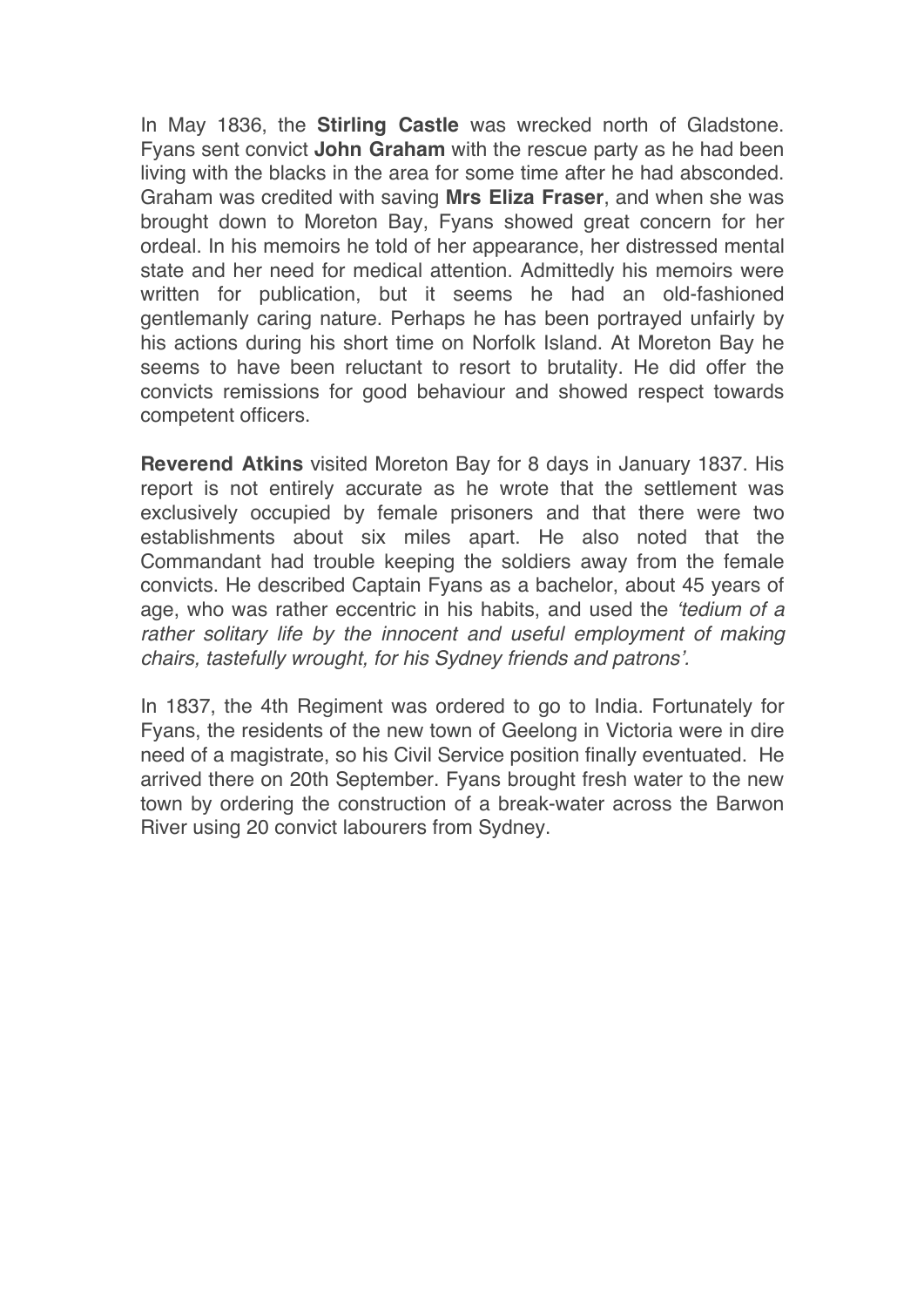

In 1840, he took charge of the border police between Geelong and Portland Bay. The police force was made up of former soldiers transported for desertion in America and ticket-of-leave men from Van Diemen's Land and, as a result, Fyans had trouble maintaining discipline.

In 1843, at the age of 54, Fyans married **Elizabeth Cane** and in that year was also appointed as the Commissioner for Crown Lands in the Portland area. In 1846, he was appointed as Commissioner for Crown Lands in the Port Phillip District. In 1849, he returned to his position as Geelong's Police Magistrate. In 1853 he retired and wanted to return to Europe. He offered his property for sale but, surprisingly, instead of selling, he took up the position of Deputy Sheriff of Geelong.

He finally retired from public life to concentrate on the running of his grazing property on the Barwon River (now a suburb of Geelong called Fyansford). He wrote his recollections which are now held in the State Library of Victoria. They were donated to the library by his New Zealand descendants.

It seems Fyans was always considered to be an eccentric. A female visitor to his home in 1854 commented on his property as a pretty place, but odd people. There were turbaned servants and extravagant balls at the homestead. Fyans hid gems in his home-made furniture. How lucky was the buyer of a desk in the 1940s when he parted with £7 and found hidden diamonds worth £4,000.

In the "History of Geelong and Corio Bay"by Brownhillwe learn that Fyans made the furniture forthe original Geelong Court House, and that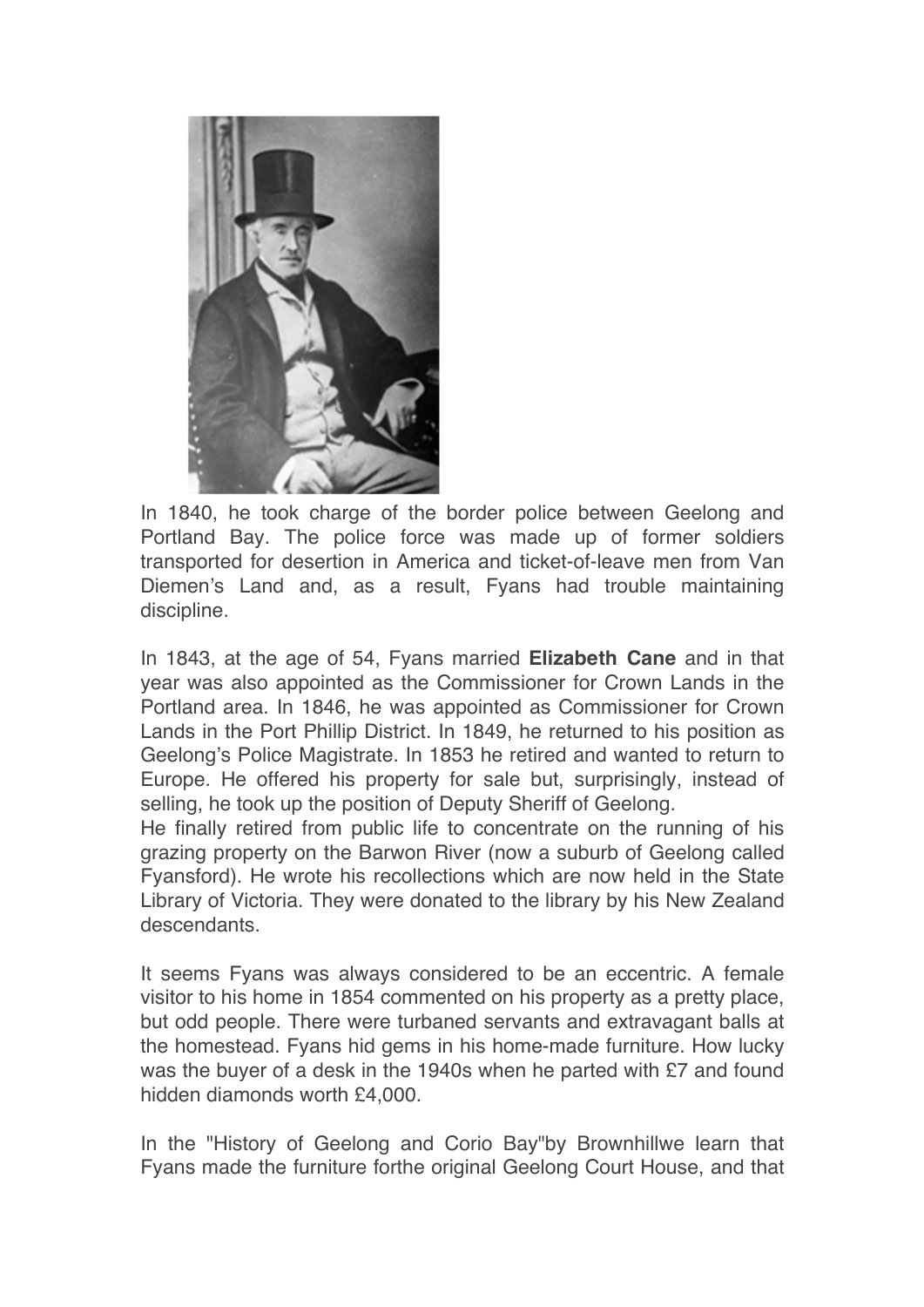his home contained many fine exhibits of his skill in fashioning furniture.

**Elizabeth Fyans** died in 1858 at the age of 42 years. **Foster Fyans** died on 23rd May 1870.

## **A Treasure in our National Library**

| AND W. BRYANT,<br>At the THEATRE, SYDNEY.<br>On Saturlay, July 3), 1796. will be Performed.<br>JANE SHORE.<br>Haltings<br>Belmour<br>Catellie<br>Ratcliffe<br>Glailer<br>And Share | I. Sparrow.<br>R. Evans<br>H. Lavell. |
|------------------------------------------------------------------------------------------------------------------------------------------------------------------------------------|---------------------------------------|
|                                                                                                                                                                                    |                                       |
|                                                                                                                                                                                    |                                       |
|                                                                                                                                                                                    |                                       |
|                                                                                                                                                                                    |                                       |
|                                                                                                                                                                                    |                                       |
|                                                                                                                                                                                    |                                       |
|                                                                                                                                                                                    | L. Jones.                             |
|                                                                                                                                                                                    | W. Chapman                            |
|                                                                                                                                                                                    | H. Green.                             |
| Alicia<br>And Jane Shore                                                                                                                                                           | Mrs Davis.<br>Mrs. Greville.          |
| After the Play                                                                                                                                                                     |                                       |
|                                                                                                                                                                                    |                                       |
| The<br>Wapping Landlady.                                                                                                                                                           |                                       |
| Sailars<br>And Mother Doublechalk                                                                                                                                                  | Hoghes and Evans.<br>W. Foles         |
| To which will be added                                                                                                                                                             |                                       |
| THE<br>MIRACULOUS CURE.                                                                                                                                                            |                                       |
| Front Boxes 3s. 61. Fit 2s. 61. Gallery 1s.                                                                                                                                        |                                       |
| Dance to be opened at Half pall Five, begin at Sle.                                                                                                                                |                                       |
| Tickets to be had of Mrs Greville, of W. Bryant<br>and a Saturday at the House adjoining the Tiscante                                                                              |                                       |

The National Library of Australia was gifted this original 1796 playbill by the Canadian government after it was found in the Library and Archives Canada! How extraordinary! What a treasure!

The playbill advertises a theatrical performance titled Jane Shore. It was to be performed at the Theatre in Sydney on Saturday, 30 July. On the reverse side is the signature of **Philip Gidley King**! Of further historic significance is the fact that it was printed in the colony by **George Hughes**.

The printing press used by Hughes was brought out with the First Fleet.

King had been the commandant at Norfolk Island where he surprisingly found that some of the well-educated convicts had theatrical leanings. When he returned to London in October 1796, he must have taken the playbill with him. When it was found in Library and Archives Canada it was with other advertisements for plays being performed in England. King returned to New South Wales and became the colony's third Governor from 1800 to 1806.

I like the quote by Royal Naval Surgeon, Peter Cunningham. He wrote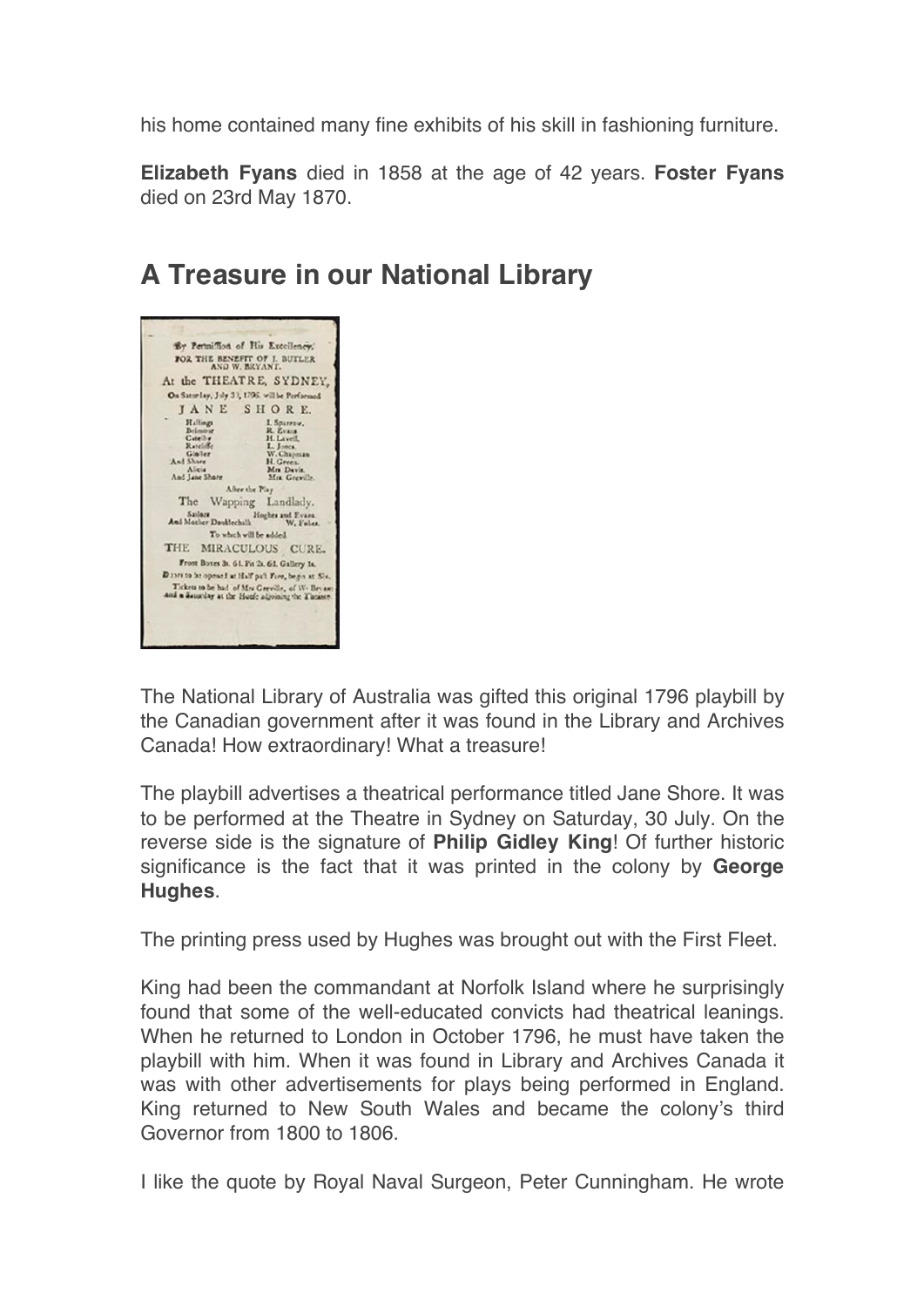in his Two Years in New South Wales in 1827:-

*Sometimes they [convicts] act plays with a screen of blankets for the drop-scene, getting together remnants of stolen toggery to deck out their persons with; soot, chalk, red paint, and flake white, being employed to polish off their complexions. A friend of mine (surgeon of a convict-ship), in passing across the stage as the performance was about to commence, happened to inquire the name of it. "Oh, sir, the "Forty Thieves" was the response of the facetious rogue next him. "It is well chosen then," replied my friend, "as you cannot be at a loss for actors."*

[NLA reference for playbill: RBRS N 686.2099441 F 692] For further information see the NLA web-site.

## **The Fate of the Brig Venus seized in 1806**

*Compiled by V. Blomer.*

The following report in 1806 by Governor King alerted authorities on land and sea to be on the look-out for a stolen vessel –

'*Whereas the persons undermentioned and described did … by force of arms, violently take away from His Majesty's settlement at Dalrymple a colonial brig or vessel called the Venus, the property of Mr Robert Campbell, a merchant of this territory, and the said vessel then containing stores, the property of His Majesty, and a quantity of necessary stores, the property of the officers of that settlement, and sundry other property, belonging to private individuals.'*

In the early years of our colonial history, the loss of any vessel, either through ship-wreck or mutiny, had dire consequences. If lives were lost, it was tragic. If urgently needed supplies intended for isolated settlements did not reach their destinations it could also be tragic.

The taking of the brig **Venus** is a captivating tale. It was not until the 1950s – nearly 150 years after the vessel was seized - that information came to light which caused her fate to be reconsidered. There have been various articles written about the Venus and all offer an insight into what may have happened to her and those on board. A Sydney Morning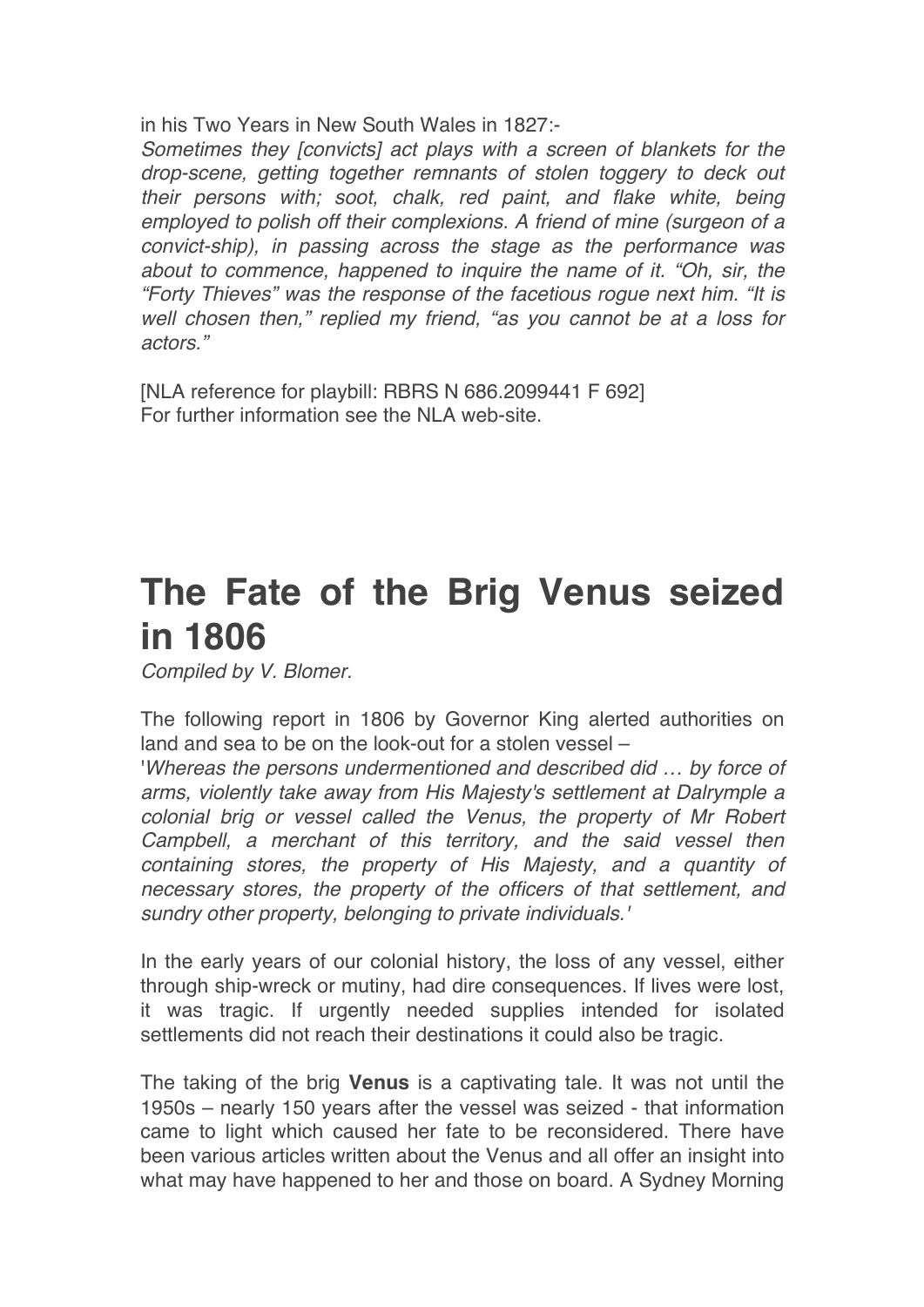Herald story about the ship and Australia's *"infamous female pirate"* appeared in 1937, but the article appears not to have been very well researched.

So what is the story of the capture of the Venus? Let us look first at those who took her and sailed her away.

A newspaper report from Sydney on 12th July 1806 tells of the "Piratical Capture of the Colonial Brig Venus" –

Y*esterday, arrived from Port Dalrymple, the schooner 'Governor Hunter', Mr. Rushworth, master with the above melancholy information, having on board Mr Chace, late master of the brig 'Venus' and several of his crew passengers. We append the following descriptions in order that whatsoever port or ports the Venus may be taken into, or met with at sea, it will ensure against any frauds or deceptions that may be put in practice by the pirates; and that they will be taken into custody and delivered to some British authority that they may be brought to condign punishment.*

#### **Description of the Venus**

Venus, Colonial Brig, of 45 tons burthen, built and registered in Calcutta. Owners:- Campbell & Co., Calcutta. The vessel is unarmed, and mounts no guns.

#### **Description of the Pirates**

*Benjamin Barnet Kelly*, first mate; about 5 feet 7 inches high, pockmarked, thin visage, brown hair, auburn whiskers, and says he is an American; he came to this Colony as mate of the 'Albion' south sea whaler, Captain Bunker.

*Richard Edwards,* second mate; about 5 feet 5 inches high, fair hair, a very remarkable scar or cut in one cheek; landed here by the Bridgewater.

*Joseph Redmonds,* seaman; Mulatto, about 5 feet 6 or 7 inches high, stout made, broad nose, thick lips, wears his hair tied in pigtails, and with holes in his ears, being accustomed to wear large earrings; came in the 'Venus' whaler.

#### *A Malay cook.*

*Thomas Ford and William Evans*, boys; the latter a native of this Colony.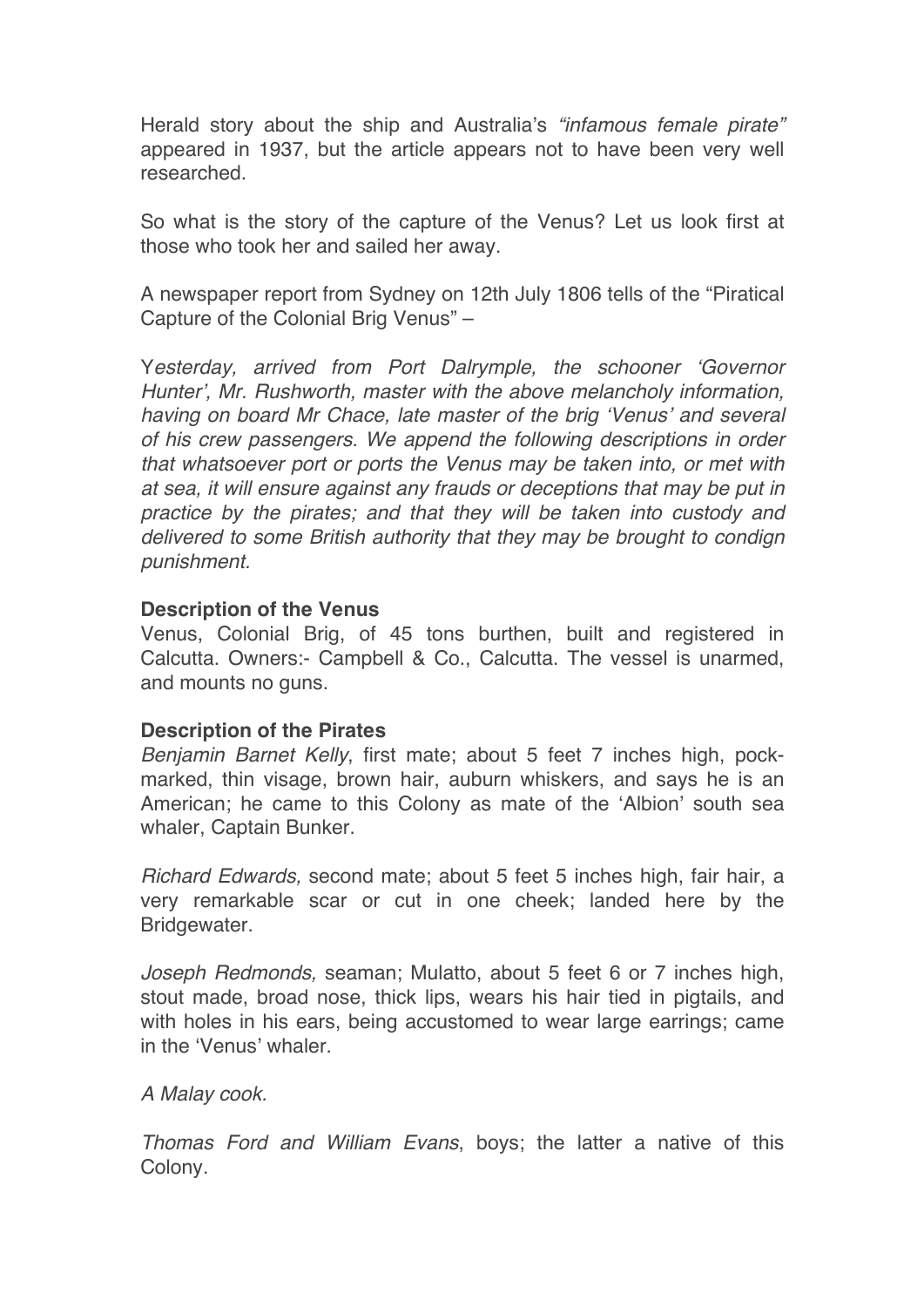*Richard Thompson,* soldier; 5 feet 8 inches high; about 27 years of age, fair complexion, and light brown hair.

*R. T. (David) Evans*, convict, pilot; about 5 feet 7 or 8 inches high, stout made, brown hair, broad visage; came out as a gunner's mate on board His Majesty's ship 'Calcutta', and having deserted, was afterwards transported here for fourteen years.

*John William Lancashire*, a convict; about 5 feet 4 inches high, sallow complexion, brown hair, a little marked with the small-pox, of an emaciated appearance, and by trade a painter and draughtsman.

*Catharine Hagarty*, a convict; middle size, light hair, fresh complexion, much inclined to smile, and hoarse voice.

*Charlotte Badger*, a convict; very corpulent, with full face, thick lips, and light hair; has an infant child.

Further information about the mutineers gives the cook's name as Darra, 'a Malay, both ears missing'.

**Joseph Redmonds** was described as a mulatto or mestizo of South America, but came out from England on the Venus as a seaman.

The two boys on board were **Thomas Ford and William Porter Evan**, aged 14 and 16 years. Evans was from Rose Hill. Thomas Richard Evans, a convict, had been sentenced to fourteen years for desertion and striking an officer.

**John Lancaster or Lancashire**, a convict, was described as being a very dangerous person.

**Kitty Hegarty**, a convict, was said to be a very handsome woman, with white teeth and fresh complexion, much inclined to smile, a great talker.

So these were the pirates who sailed the brig away from Port Dalrymple. How did they gain control of the vessel and where did they sail her to? Was the Venus ever recovered?

The Sydney Morning Herald article which appeared on 26th October 1937 used the heading "**Australia's Only Woman Pirate**." Subheadings were "**Charlotte Badger's Colourful Career**" and **"Eventful Tasman Voyage**".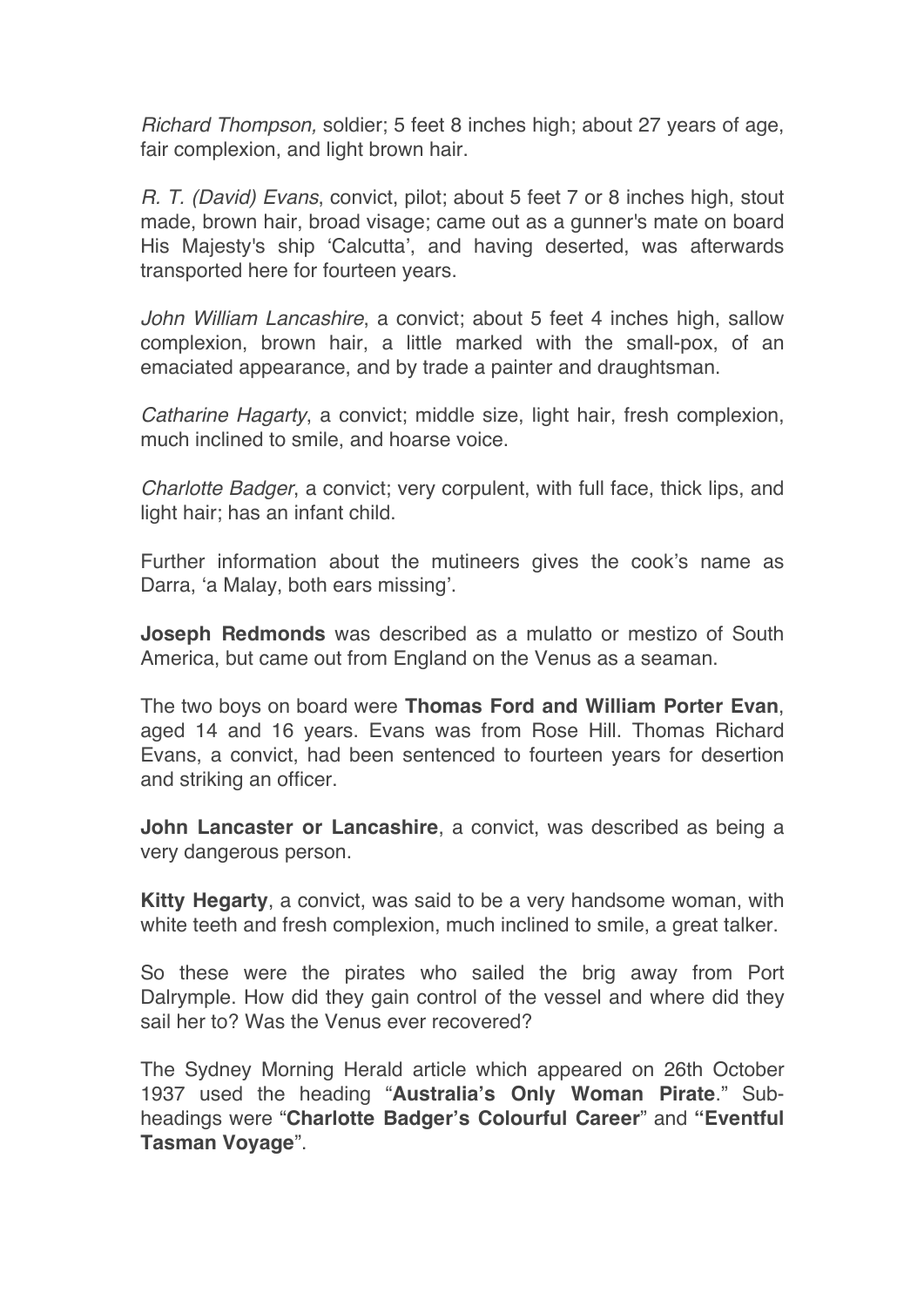Although the article contains mistakes, the focus of the story obviously was to sensationalise Charlotte as an infamous female pirate.

I first read about the fate of the Venus in an article written by Anthony Brown. It was published in the Summer 2008 edition of the Australian Heritage magazine. As well as disclosing the facts about the seizure of the ship, Brown includes documentation which was uncovered in the 1950s which casts doubt on the original belief that the Venus had been abandoned and destroyed in New Zealand. The documents suggest that the Venus had crossed the Pacific Ocean via Tonga and arrived in Chile, South America!

So how did the story unfold? Let us go back to Sydney Cove in 1806. The Venus was owned by Sydney merchant **Robert Campbel**l, and the Captain he employed was **Samuel Rodman Chace**, an American. Campbell was sending supplies to Twofold Bay and to Hobart, but Chace was having trouble finding a suitable crew. The government wanted supplies to be taken down to Hobart – along with several convicts – so they were paced on board the Venus, and so, with enough hands on board, the brig sailed out of Sydney's harbour with the schooner, Governor Hunter.

There were a lot of vessels coming and going out of Sydney by this time. Apart from the convict ships, there were sealing and whaling vessels and all sorts of trading vessels. The French and the Spanish also had ships in the southern ocean and there was grave concern that those countries may pose a threat to British supremacy. Exploration of our coastline soon resulted in military out-posts being established for both defence and occupancy. After Bass and Flinders had circumnavigated Van Diemen's Land, such outposts had been set up in both the north and the south of the island.

Port Dalrymple had been established under the command of **Lieutenant Colonel William Paterson** in late 1804 with a fleet of four vessels and 181 soldiers, convicts, men, women and children. They established a settlement on the outer cove of the Tamar estuary at George Town before relocating further up the river at York Town. In March 1806, they moved to the more fertile Patersonia (later Launceston). By then, depleted rations had resulted in the need to supplement the diet with fish, emu and kangaroo meat. The soldiers' discontent had made them unruly and undisciplined, and Paterson was in poor health. The settlement eagerly awaited government supplies.

The Venus had left Sydney and had safely arrived at Twofold Bay - but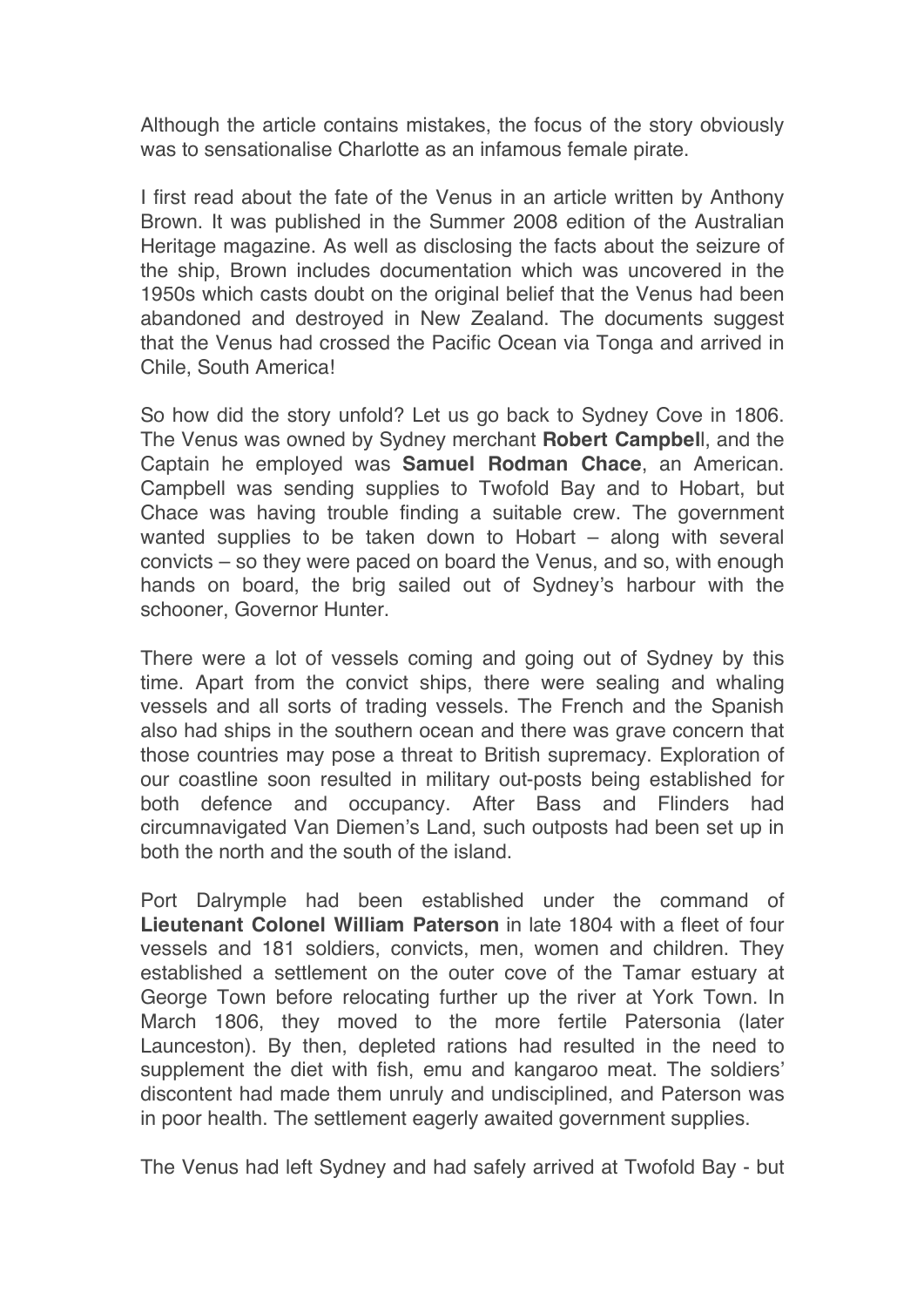was detained there for five weeks due to bad weather. During that time, trouble brewed on board while the Captain was on shore transacting shipping business. The first mate, **Benjamin Kelly,** was left in charge. Although it seems Kelly had been enamoured with **Kitty Hegarty**, the article in the Sydney Morning Herald in 1937 indicates that it was **Charlotte Badger** with whom Kelly had formed a liaison. The article suggests that Charlotte persuaded Kelly to have rum brought out to the Venus. **Captain Chace** returned later to find a 'party in progress' and had to restore order by placing all in irons. He made the mistake of telling Kelly that he would be discharging him at the first port they landed at, but then had to release Kelly from his irons so that he could help navigate the ship.

According to author Louis Becke in his book "An Old Colonial Mutiny", *"Captain Chace had been ashore, and about dusk was returning in his boat to the ship, when he heard sounds of great hilarity proceeding from those on board. On coming alongside and gaining the deck, he found that the two convict ladies were entertaining Mr Benjamin Burnet Kelly, the mate, with a dancing exhibition, the musical accompaniment to which was given by Darra, the earless Malayan cook, who was seated on a tub on the main-hatch playing a battered violin. Lying around the deck, in various stages of drunkenness, were the male convicts and some of the crew, and the genial Mr Kelly presided over a bucket of rum, pannikins of which were offered to the ladies at frequent intervals by the two faithful cup-bearers, Ford and Evans. Chace at once put an end to the harmony by seizing the bucket of rum and throwing it overboard, and the drunken people about him being incapable of offering much resistance, he put them in irons and tumbled them below. Kelly, who was a big, truculent-looking man, then produced a bowie knife of alarming dimensions and challenged Chace to combat, but was quickly awed by a pistol being placed at his breast by his superior officer. He then promised to return to his duty, provided - here he began to weep, that - the captain did not harm Kitty Hegarty, for whom he professed an ardent attachment."*

Captain Chace was eager to get to Hobart Town to unload his cargo, the convicts, and his first mate Kelly. With despatches for **Lieutenant Colonel Paterson** at Port Dalrymple, the Venus arrived in the Tamar River estuary on 16th June, 1806. The brig was met by the Superintendent of Shipping, **William House**; a military escort, **Corporal Thompson;** and a pilot (a convict named **Evans**) who would guide them to moorings at York Town, ten miles up the river.

Superintendent House was most concerned about the Captain's report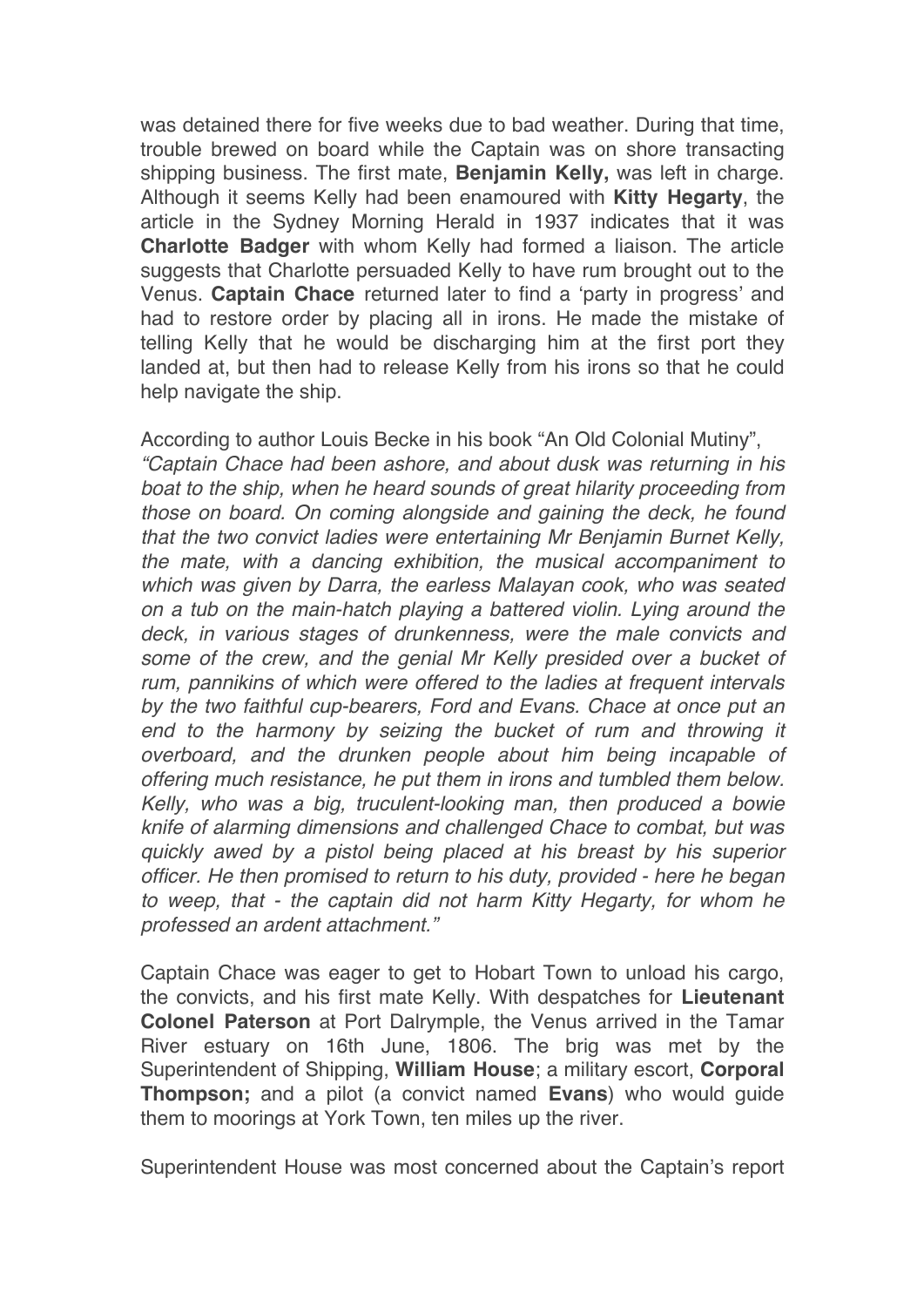about the trouble at Twofold Bay and felt the matter should immediately be discussed with Lieutenant Colonel Paterson. Corporal Thompson and the pilot were left to guard the vessel and her cargo. Ironically, troublesome Kelly was left in command of the brig!

Paterson immediately sent the Superintendent and the Captain back to the brig. But, instead of returning immediately, they opted to spend the night on board the Governor Hunter which had arrived two days earlier. Next morning, as they rowed back to the brig, they were met with the vision of Venus heading out to the sea! Five of the crew members were soon found, and they informed Chace that Kelly had forced them off the ship and had joined the mutineers. According to **Louis Becke**, they said they had been set upon by the pilot, Thompson, the soldier, Darra, the earless cook and the two women, all of whom were armed with pistols and swords.

The ship and its mutineers had sailed off with 5,674 lb of meal and flour, and 11,184 lb of salt pork, and various public and private stores for the Settlements at Port Dalrymple and Hobart Town. Both House and Chace were held responsible. Chace and his crew were sent back to Port Jackson on the Governor Hunter to give authorities a description of the mutineers. They arrived back in Sydney just as Governor King was being replaced by Governor Bligh. So, one of Governor King's last duties was to circulate the descriptions of the pirates.

It was nine months before any news was heard of the Venus. The captain of a sealing ship reported that Kelly and one of the convicts, Lancashire, were living in huts they had built in the Bay of Islands in New Zealand. Two women and two children from the Venus had gone with them, but one of the women had died. The men were supposedly captured. The Venus was reported to have still been in the area - but there was nobody on board who understood navigation, and a black man named Redmonds was in charge of the vessel.

According to Maori accounts, the ship stayed close to the shore. Three Maori girls were subsequently abducted and were traded as slaves. Later reports indicated that the men remaining on board had been killed by Maoris at Kennedy's Bay, Coromandel Peninsula, and the ship had been burnt. According to Becke, the Venus was probably burnt by the Maoris.

*"Kelly, Kitty Hegarty, Charlotte Badger and her child, Thompson, and two others, lived among the natives for some time. Then the woman Kitty Hegarty died suddenly while Kelly was away on a warlike*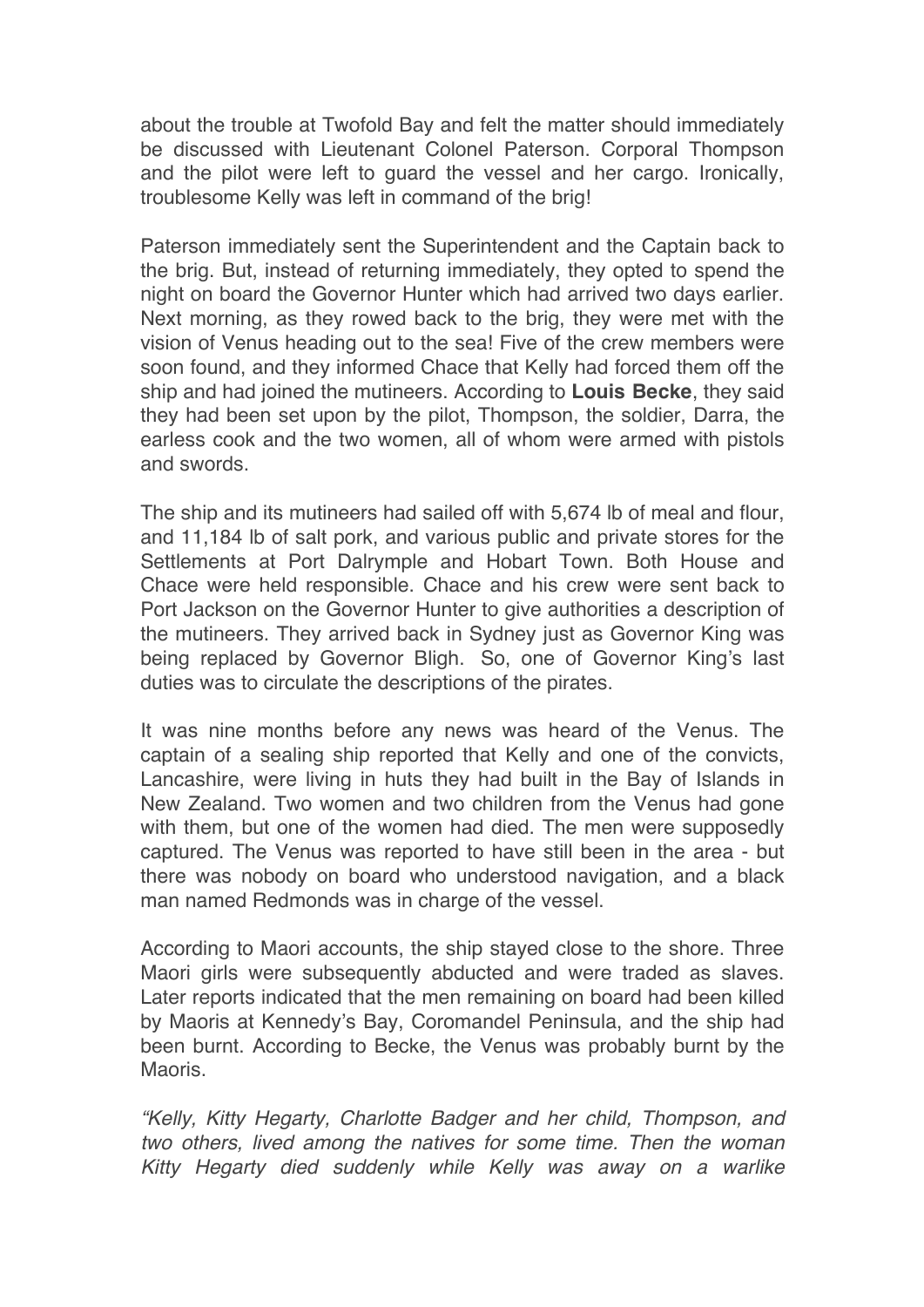*excursion with his Maori friends, and was hastily buried… Kelly was captured by a king's ship in 1808, and sent to England, where he was hanged for piracy. Lancaster was also captured by the master of an American whale-ship, 'The Brothers' of Nantucket, and taken to Sydney and hanged. The rest of the mutineers either met with violent deaths at the hands of the Maoris, or succeeded in living their lives out as pakeha-Maoris……in 1826, an American whale-ship, the 'Lafayette' of Salem, reported an incident of her cruise that showed some light on the end of Charlotte Badger… 'Lafayette' was off an unknown island in the South Seas inhabited by a small number of natives….Only some forty or fifty natives of a light brown colour were on the island, and these, meeting the white men as they landed, conducted them to their houses with every demonstration of friendliness. Among the number was a native of Oahu (Hawaii), named Hula, who had formed one of the crew of the London privateer 'Port-au-prince'… He spoke English well, and informed Captain Barthing of the 'Lafayette' that the island formed one of the Tonga Group and that his was the second ship that had ever visited the place. Another ship, he said, had called at the island about ten years before (this would be about 1816); that he had gone off on board, and had seen a very big, stout woman, with a little girl about eight years of age with her. At first he thought, from her dark skin, that she was a native, but the crew of the ship (which was a Nantucket whaler) told him that she was an Englishwoman, who had escaped from captivity with the Maoris.*

The 1937 newspaper account tells us that Charlotte Badger was sentenced to 'transportation for life' and arrived in NSW in 1806. That is incorrect. She was sentenced at Worcester in 1796 and sentenced to 7 years for house breaking. She arrived in 1801 on the Earl Cornwallis and was sent to the Parramatta Female Factory where her daughter was born. She and Hegarty were assigned as house servants to a settler in Van Diemen's Land, and that was why they had been placed on board the Venus.

After the brig was seized, the article alleges that Kelly was navigating, and it was Charlotte 'who was in command, the two women taking their turn at watch on deck with the four men as the undermanned brig tossed across to New Zealand. Both women donned men's clothing and worked with the men, setting sail and steering the brig during this nightmare voyage across the Tasman Sea'.

They supposedly landed at the Bay of Islands, landed their stores, scuttled the brig, and lived with a Maori tribe until eight years later a British ship sailed into the bay and the natives were bribed to hand over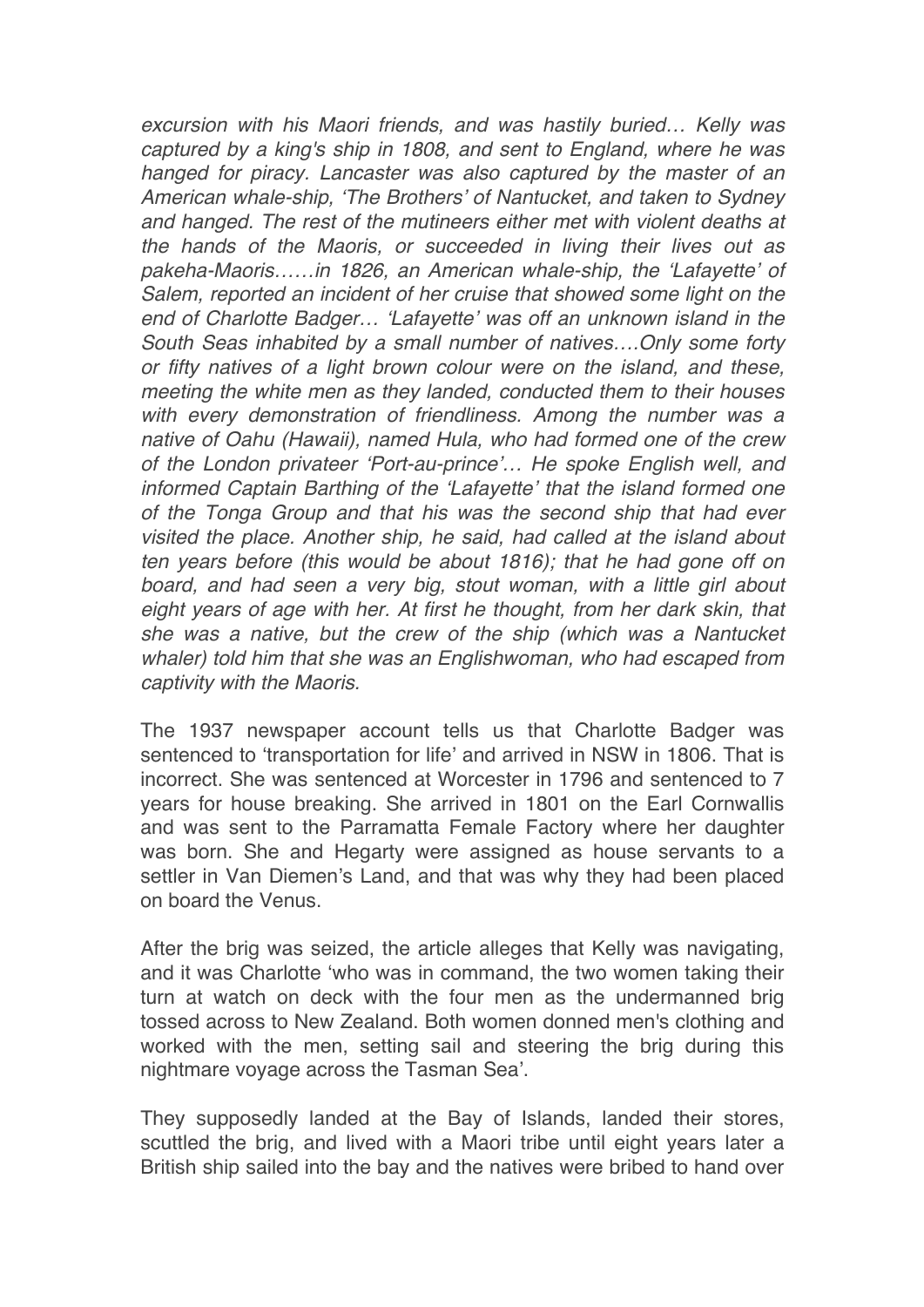Kelly and his white companion. Charlotte fled, but Kelly and his fellowmutineer were supposedly taken to England and hanged. The article also included Charlotte's time spent with the Tongans. She was described as being an enormously fat woman with a young child.

Is that really what happened? Were Kelly and Lancashire taken into custody? Had the vessel been destroyed? Had Charlotte been living in Tonga?

Peter Cooper, who has been researching the fate of the Venus, has found no evidence of John William Lancashire ever arriving in Sydney, let alone being hanged. He also believes it was Kelly who arrived in South America on the Venus.

The Sydney Morning Herald story in 1937 offers the following on Charlotte –

#### *The last news of the Indomitable Badger.*

*It appeared that, in 1818, an American whaler had called at Vavau on her homeward voyage, and on board was a woman who must have been our own pirate lady. Speaking a Polynesian dialect fluently - as well she might after living with Maoris tor twelve years - Charlotte had related her experiences in New Zealand to the Tongans. They described her as being an enormously fat woman with a young child….When an American ship had finally called near her settlement Charlotte had either wished to die among her own race, or else had formed a middle-aged attachment with the American whaling skipper. In either case nothing more was heard of Charlotte Badger.*

Now to the 1950s! Professor Eugenio Pereira Salas of the University of Chile, while researching early interactions between Chile and Australia, discovered that on 4th January 1807 the Venus, a 45 ton 'fragata', was detained near Carampangue, southern Chile. In command was Captain Kelly who was subsequently interrogated by Governor Don Luis de Guzman at Concepcion. The Governor was seeking information about two Spanish war ships which had been taken earlier by the British. Kelly stated that the ships were being held by Governor King in Port Jackson, waiting for the owners to claim them. He was obviously not aware that King had been replaced as the Governor.

Kelly's story was that he had entered the Pacific Ocean via Cape Horn as a navigator on board the Pelican. The Venus had been "acquired" in Australia with the intention of returning to San Juan, South America to pick up seal hunters the Pelican had left behind. Six native women on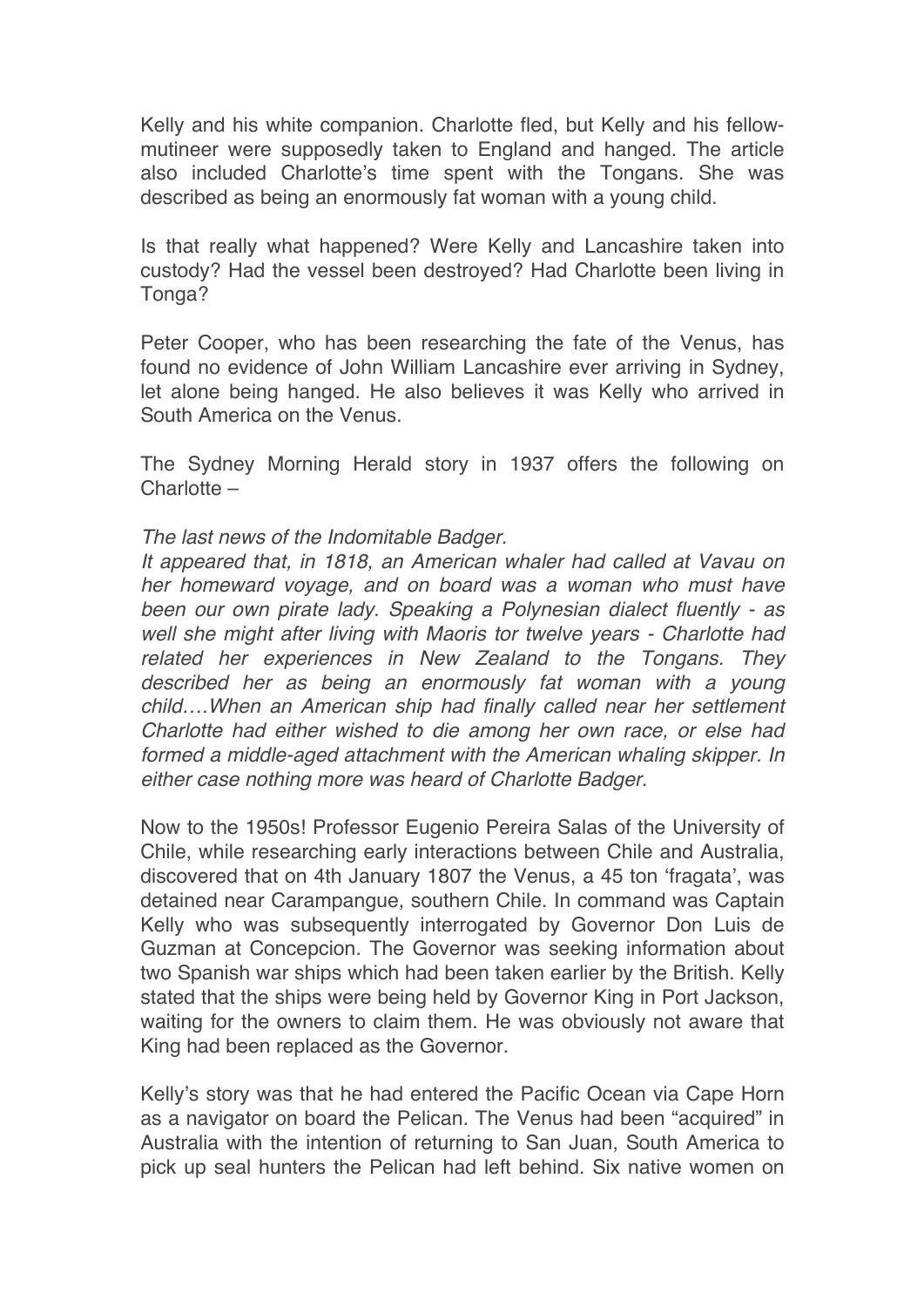board were described as female crew, replacements for men lost during a pirate attack. After an eventful voyage the storm battered Venus had reached the island of Juan Fernandez.

The Venus was seized by the Spanish authorities and sold at auction. The members of the crew were held as prisoners in barracks built for them by Governor de Guzman in Concepcion. According to researcher Peter Cooper, Kelly was last seen sailing off to Lima in a merchant convoy. There are still questions left unanswered, but what an interesting tale it is!

#### **Sources:**

Anthony Brown: Mystery of the Venus Mutineers **An Old Colonial Mutiny by Louis Becke http://www.classicreader.com/book/3798/1/** Sydney Morning Herald 26 Oct 1937 **http://www.tasmaniantimbers.com/settlement.htmlhttps://sites.goo gle.com/site/pre1839settlersinnz/home/notes/brig-venus-1805http://wc.rootsweb.ancestry.com/cgibin/igm.cgi?op=GET&db=pre1846&id=I10130**

## **Parish Clerks Project**

*Information supplied by Carol Bergen.*

Carol informed us at the Convict Connections meeting that she was having great success finding information through the on-line Parish Clerks Project. She placed the following in the book she, Ron and Barbara have been preparing for publication.

*Taken from:*

### **A Mini Dictionary A-ZA succinct guide to Colonial Anecdotes, Incidents and Interesting Information.**

#### **Parish Clerks Project**

The on-line parish clerks project provides a focus for the transcription of historical records at parish level. There is no formal structure, other than a person who coordinates the assignments of parishes to individuals. Each volunteer takes on one or more parishes and decides how they would like to proceed. The only requirement is that they share their knowledge with researchers – at no charge. A very successful project is the Cornwall (UK) online parish clerks, which began in 2000 and is still going strong.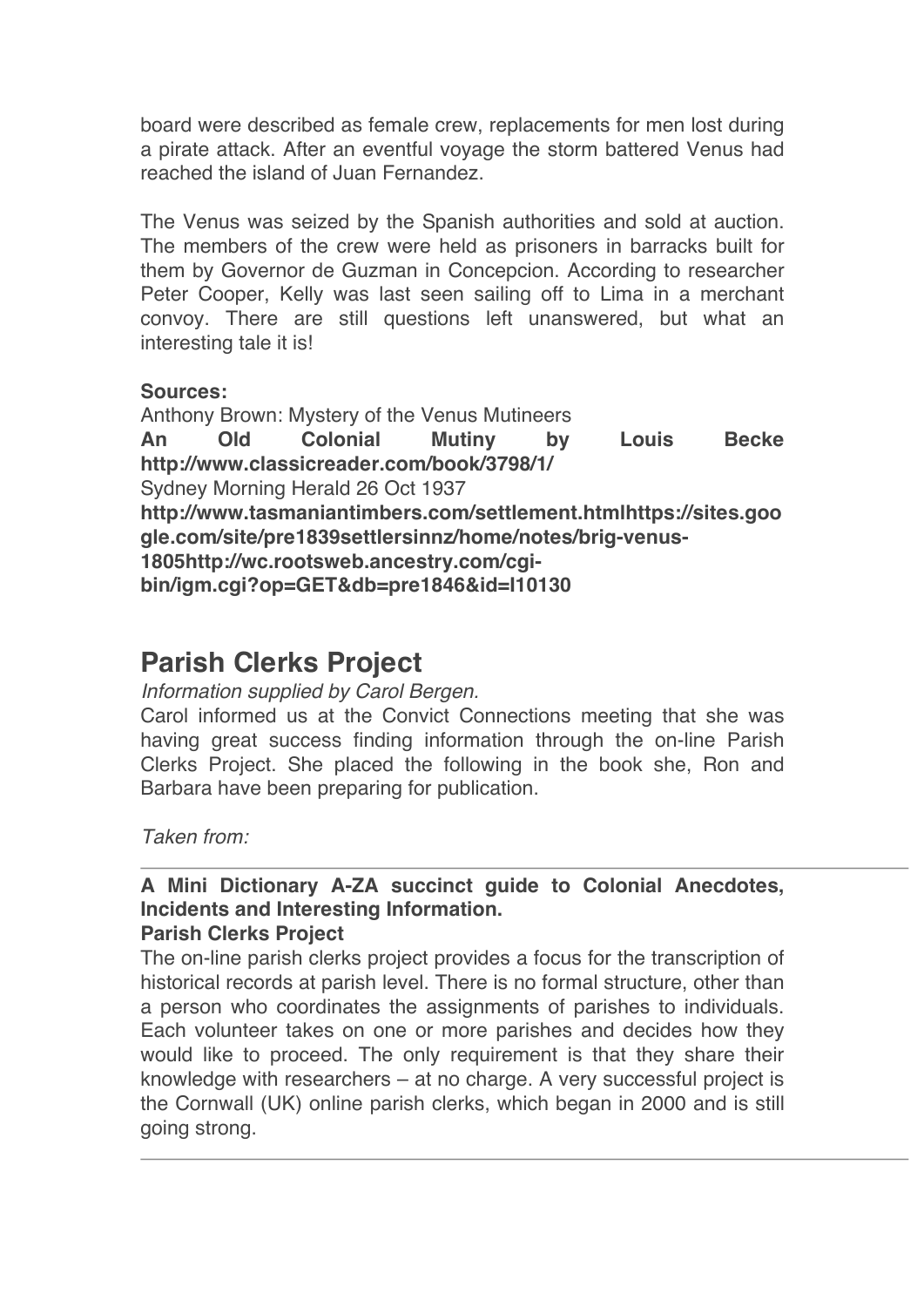There are a number of counties in England that are involved in this project. Cornwall; Devon; Dorset; Essex; Lancashire; Somerset; Sussex; Warwickshire and Wiltshire are currently offering this service and more counties are likely to follow. Visit **www.onlineparishclerks.org.uk** to find out more.

The on-line Parish Clerks (OPCs) are not to be confused with the salaried Council-appointed clerks. They are volunteers in the various Parishes and they offer a free look-up service. Family history researchers contact the Clerks through the above web-site or the county web-site. Records such as parish registers, land records, tithe records, and census records can be consulted.

One Place Studies (OPS) also exist in some of the counties. This also relies on volunteers to transcribe records. Both schemes complement each other.

# **Major Sydney John Cotton Commandant at Moreton Bay**

*Compiled by V.Blomer.*

Commandants Miller, Bishop, Logan, Clunie and Fyans have previously been featured in this series. The next to take command of the Moreton Bay Penal Settlement was **Major Cotton** whose term was from 1837 to 1839. I was unable to find a likeness of Sydney Cotton.

According to the Australian Dictionary of Biography, Sydney **John Cotton** was born in Woodcote, Oxfordshire in 1792. At the age of 18, in 1810, he went to India with the 22nd Light Dragoons as a cornet. This was the lowest rank of commissioned officer after the ranks of Captain and Lieutenant, but he was duly promoted to Lieutenant in 1812.

He married **Marianne Hackett** in 1822. She was the daughter of one of his former officers. By the time they married, the 22nd Light Dragoons had disbanded and Sydney purchased his promotion as Captain of the 3rd Regiment. It was with this regiment that he went to NSW in 1824 and was sent to Hobart Town.

There he was given the role of acting engineer and architect. He was also in charge of all the stores for the penal settlements in Van Diemen's Land, and had to organize the distribution of convict gangs to the various settlers. When he became aware that his regiment might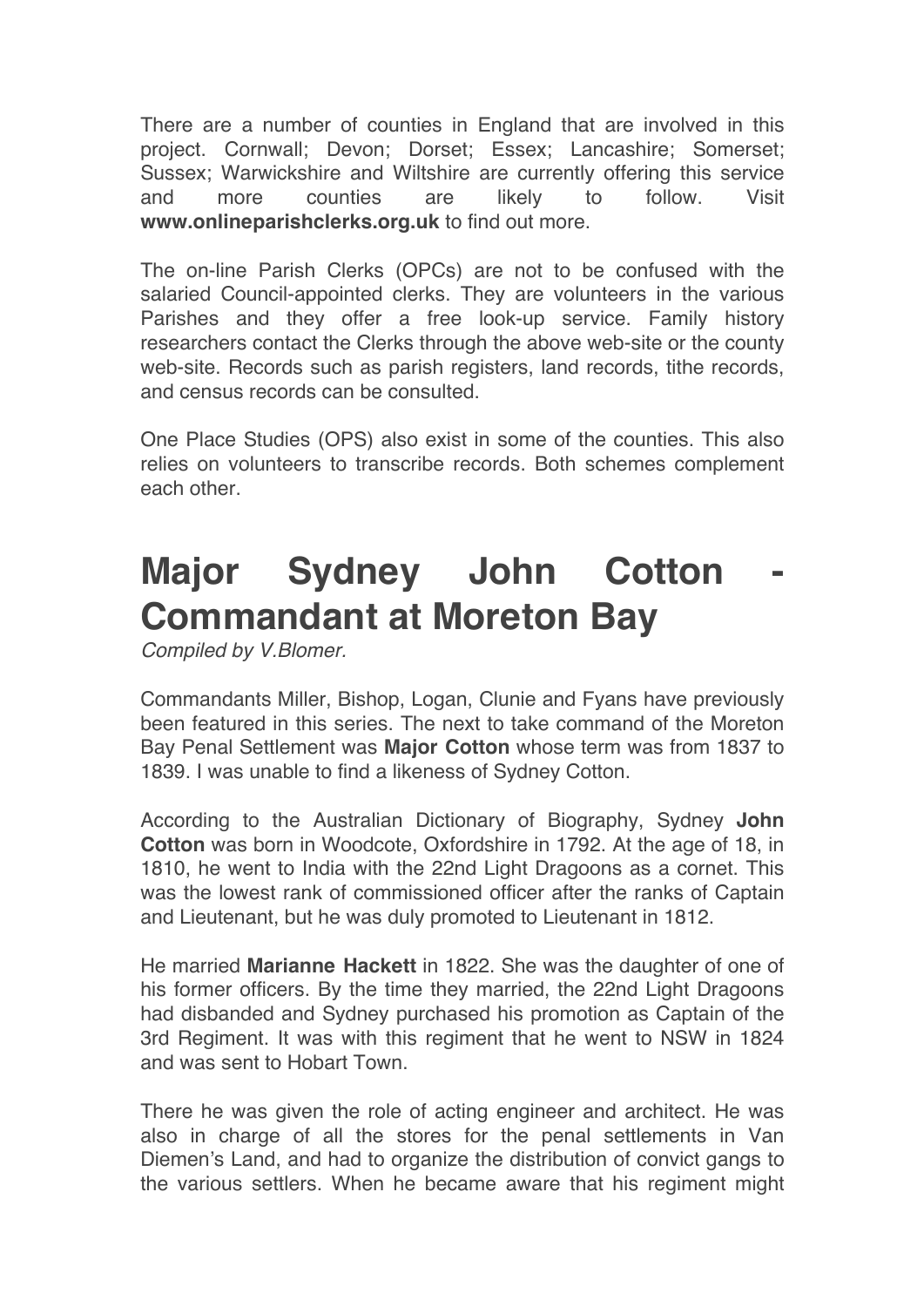have to return to New South Wales, he asked if arrangements could be made for him to stay in Hobart. It seems that the **Lieutenant-Governor, George Arthur**, was quite prepared to accommodate his desire to stay, but Cotton was persuaded to remain with his regiment. On departing Hobart with his wife and children for India on the Medina in October 1825, Cotton was presented with a gold snuff box. Leading colonists publically thanked him for his work as acting engineer.

In Burma, Cotton became a Major of the 41st Regiment in 1828 and then was transferred to the 28th Regiment. For his service in the Indian Mutiny, he received a knighthood. In 1835, his regiment was dispatched to New South Wales. When he had previously been in Hobart, Thomas Brisbane had been the Governor. Now, on his return to the colony, it was Bourke who was the Governor.

In July 1837, the Governor sent the 28th Regiment to the Moreton Bay Penal Settlement, and Major Cotton was to replace Foster Fyans as Commandant.

By this time, it was obvious that the settlement was being wound down and would soon be opened up to free settlers. Andrew Petrie could be considered the first free settler of Brisbane. He had been appointed in 1837 as the Foreman for Works and had arrived just prior to the departure of Foster Fyans.

Also in 1837, German Missionaries were given permission to set up residence at Zion's Hill, now known as Nundah. They arrived in March 1838 and were received kindly by Commandant Cotton. They were given the abandoned huts at the original penal settlement at Humpybong, but the local natives proved to be troublesome and they were instead allotted 640 acres of Government land across the Brook from the Eagle Farm female convict station. The land was to be used for mission purposes.

The Sydney newspaper, The Colonist, published the following account on 9th January 1839:- *The Society … was formed with the sanction and under the auspices of Her Majesty's Government for the Christianization and civilization of the Aboriginal tribes of this territory to the northward of Moreton Bay. With one exception, the Missionaries were all from a Missionary Institution in Berlin, under the superintendence of a truly eminent and devoted man, the Rev. Johann Gossner, minister of the Bohemian Church in that city. They consist of two regularly educated and ordained ministers, originally of the Lutheran Church, but now of the Presbyterian Church of this colony, both married, six married and*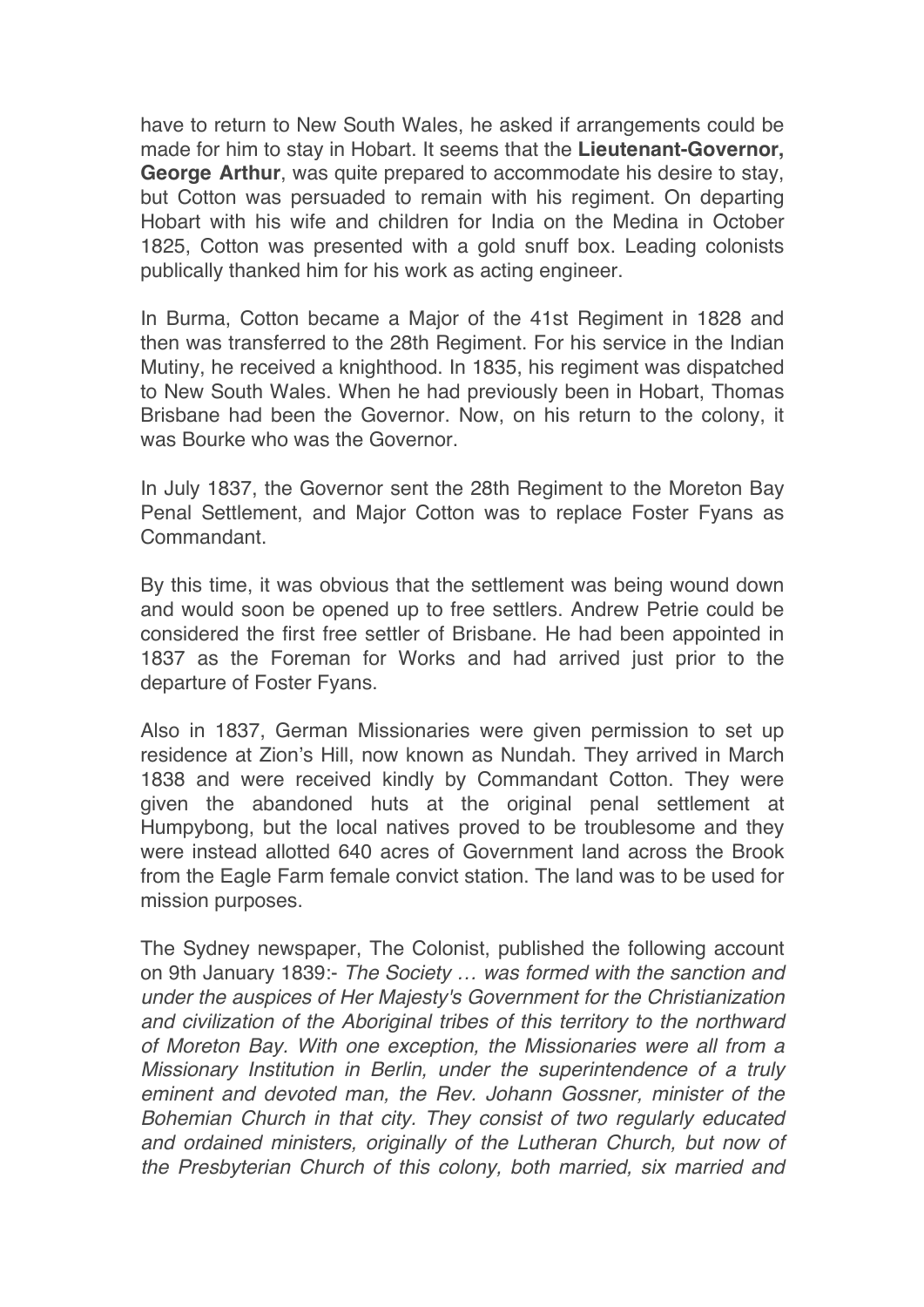*four unmarried lay Missionaries (one of whom, Mr. Moritz Schneider, surgeon, unfortunately died of typhus fever at the Quarantine station in this colony), or twenty persons in all.*

…. The Government, it was observed, moreover, had granted a free passage to the missionaries to Moreton Bay, and they had also experienced much and unexpected kindness from Major Cotton, the Commandant, and the other civil and military officers at that settlement. During the period that had elapsed up to the date of the last report from the Mission, the Missionaries had been occupied chiefly in building their houses, and in doing whatever else was requisite at the outset, for effecting their settlement in the wild bush. They had had considerable intercourse with the natives, however, and were inclined to think much more favourably of them, in regard to the great object of their Mission, than they had anticipated.

In February 1838 **Governor Bourke** had been replaced by **Governor Gipps**, and the new Governor suggested that the German missionaries should go further afield to minister to the aborigines. He was concerned that they were too close to the town. There had always been the ruling that white settlers were prohibited from coming within a radius of 50 miles ofthe settlement. Surveyors were soon to be sent to draw up plans for an envisaged Brisbane Town. Preparations would then be underway to advertise land for sale.

It is interesting though that after fourteen years as a penal settlement, much of the surroundings were unexplored. Apparently, **Commandant Cotton, Andrew Petrie and Dr Alexander** went to Ipswich by boat and decided to return by land in 1838. They became lost and ended up in bushland to the south of the settlement before finding their way after several days to the mouth of the river at what is now Lytton. The hill climbed by Petrie during this time was recorded as Mt Petrie and the mountain they could see nearby was to become Mount Cotton.

In May 1839, Major Sydney Cotton departed Moreton Bay. With him went 57 female convicts and 19 male convicts.

#### The next Commandant wrote on 1st July 1839 –

*The whole of the women, fifty-seven in number, have been withdrawn, and the male convicts reduced to ninety-four – a number which will be barely sufficient for the custody and protection of the property of the home Government, particularly of the flocks and herds which cannot be advantageously disposed of, until the country shall be open to settlers.* In 1842, Cotton once again embarked for India. The following year he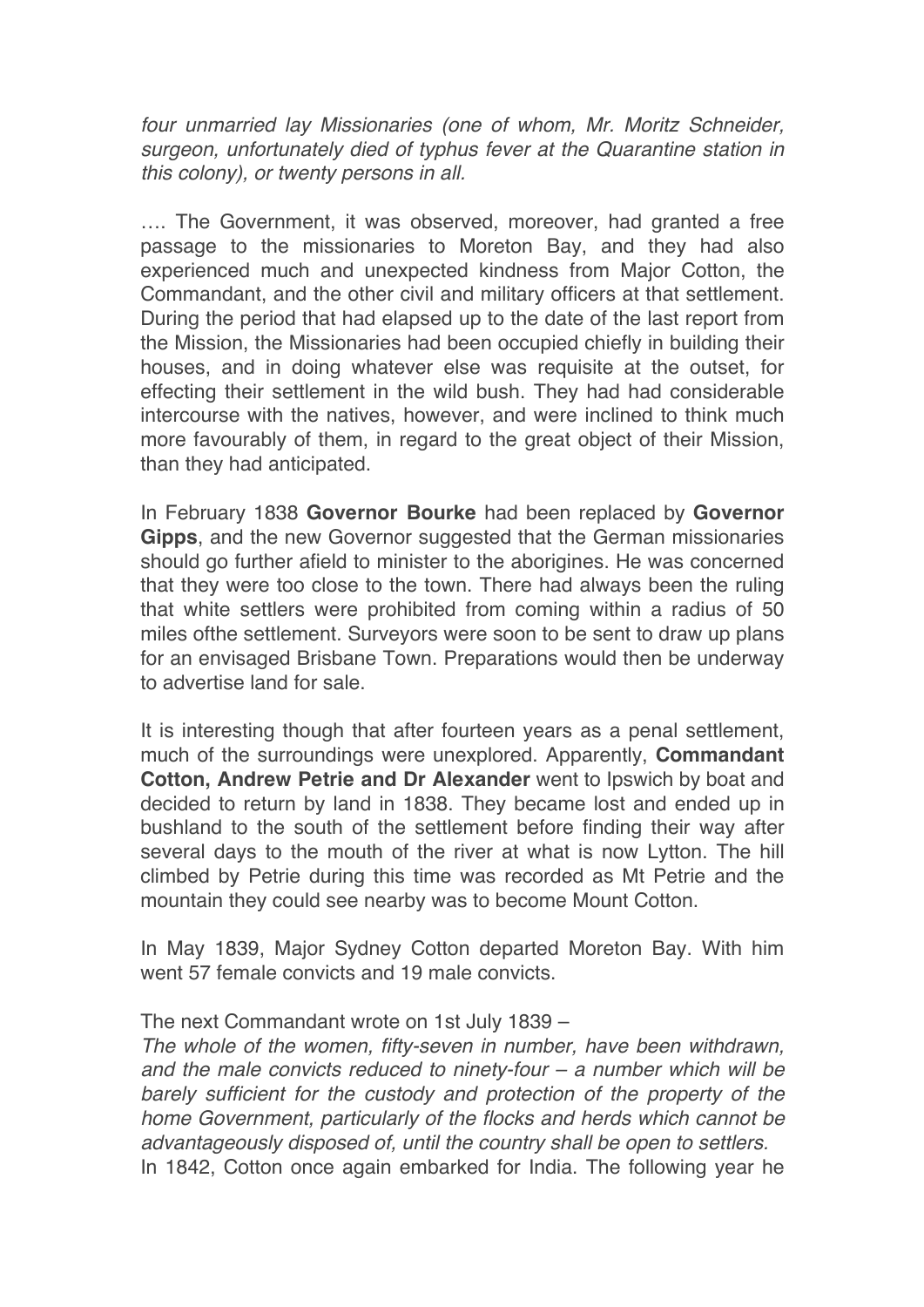became Lieutenant-colonel of his regiment and engaged in active service. (Meanwhile, in 1842, his brother **Hugh Cotton,** who had also been in service in India, decided to settle with his wife and six children in Van Diemen's Land. He was appointed deputy surveyor general in Hobart, but after some controversy in that capacity, he became an assistant police magistrate and inspector of schools. His Tasmanian experience was not what he hoped for and he returned to India.)

Sydney Cotton published a book called *Remarks on Drill*, with Rough Sketches of Field Days in 1857 while he was in Calcutta. He was considered to be one of the best officers in India and was bestowed with the high British military award - a Knight Commander of the Bath, abbreviated as K.C.B.

The London Gazette on 10 August 1858 reported the following extract from **Major-General Sir Sydney Cotton, K.C.B**. from the Commanding Division, Head Quarters, Camp Yar Hossain:-

*The services of the force under the command of Major-General Sir Sydney Cotton,K.C.B., being no longer required in the district, the troops will return to their quarters under orders which will be communicated to corps respectively. In bidding adieu' to the officers, non-commissioned officers and soldiers, European and Native of this highly disciplined column, the Major-General offers to all his unqualified thanks for the ready and cheerful obedience to his wishes in the discharge of duties frequently under difficult and trying circumstances of fatigue and exposure.*

*To the orderly and steady conduct of the soldiers, mainly, must be attributed their efficiency for work and healthiness in a very considerable heat of climate: the absence of crime in this force has been most remarkable; and, when an enemy had to be encountered, the troops displayed their wonted gallantry.* 

*The force now returns to its quarters under the assurance of Lieutenant-Colonel Edwardes, C.B.,Commissioner, (to whom the Major-General offers his best thanks for his very valuable co-operation at all times,) that the objects of Government in assembling it, have been most fully and satisfactorily accomplished.*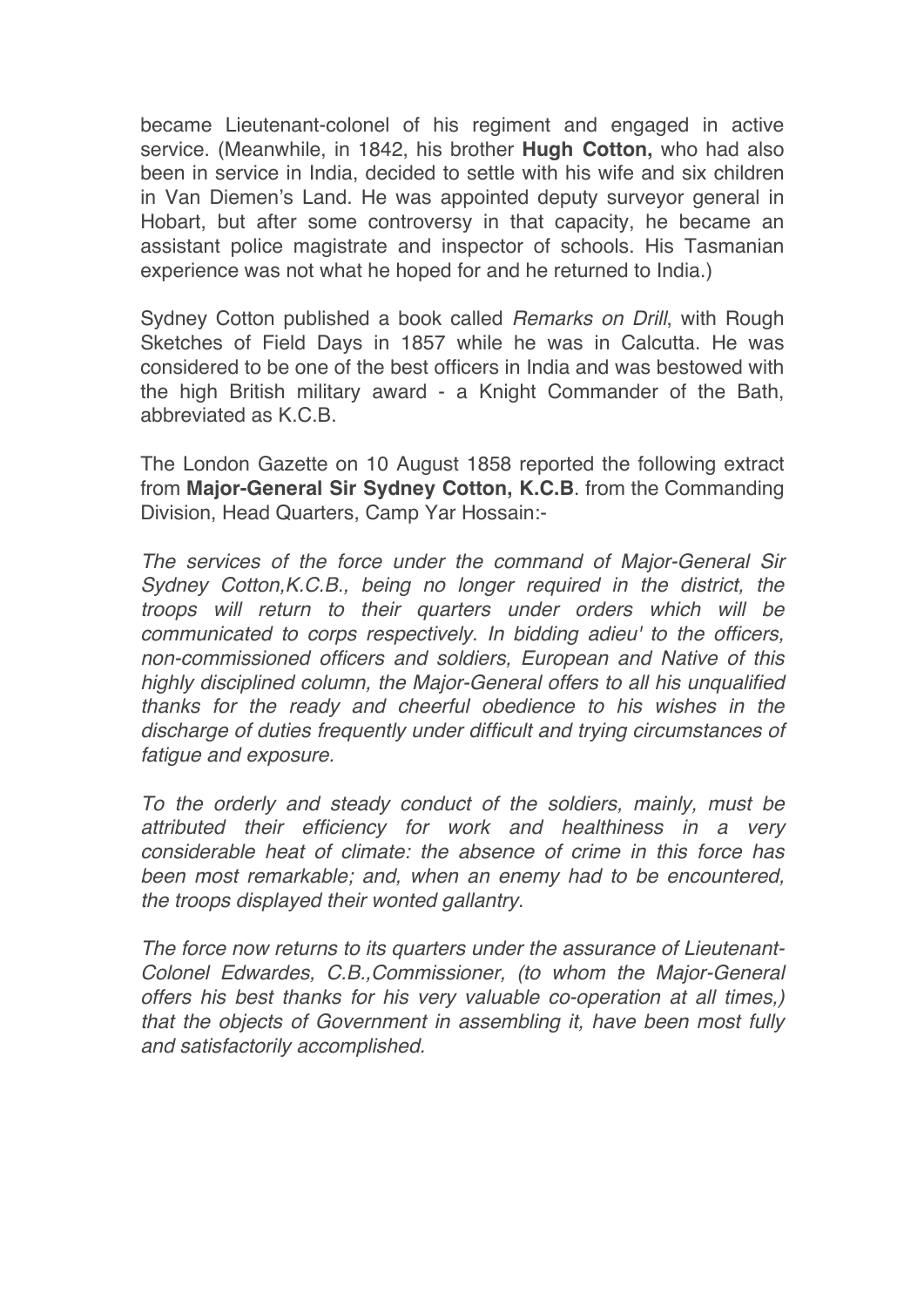

*Taking ample guarantee for the future from the border tribes, the Eusuffzaidistrict has now been placed in an unprecedented state of security, and it is gratifying to think that whilst this all-important object has been gained by the chastisement of the real enemies of the British Government, the well-disposed and inoffensive have, by a wise discrimination on the part of the civil authorities, been permitted to remain in the undisturbed enjoyment.*

On his return to England, Cotton was appointed Lieutenant-General in 1866. He was appointed as the governor of the Chelsea Hospital, and made a G.C.B in 1872. This was a more honourable Military Order of the Bath - a Knight Grand Cross. The elaborate ceremony of creating a Knight in a rather mediaeval ceremony dating back to 1725 and involving bathing as symbol of purification.

In 1868, he published another book about his nine years on the North-West Frontier of India from 1854 to 1863.

On 20th February 1874, Sydney **John Cotton** died in London. He was buried at the Brompton Cemetery.

## **Colonial Sentencing**

Newspaper accounts of cases tried in the Courts are always interesting. Now with Trove it is so easy to access them. They make interesting reading and can be helpful when using a process of elimination when you have ancestors with a common name. They are also a good insight into the types of crimes which were being committed in the area where your ancestor lived. Following is an example taken from the Sydney Gazette, Thursday 30th June 1825. [This is the same newspaper from which the above article was taken, so it is a random sample.] These were cases tried before the Sydney Supreme Court on Friday, 24th June.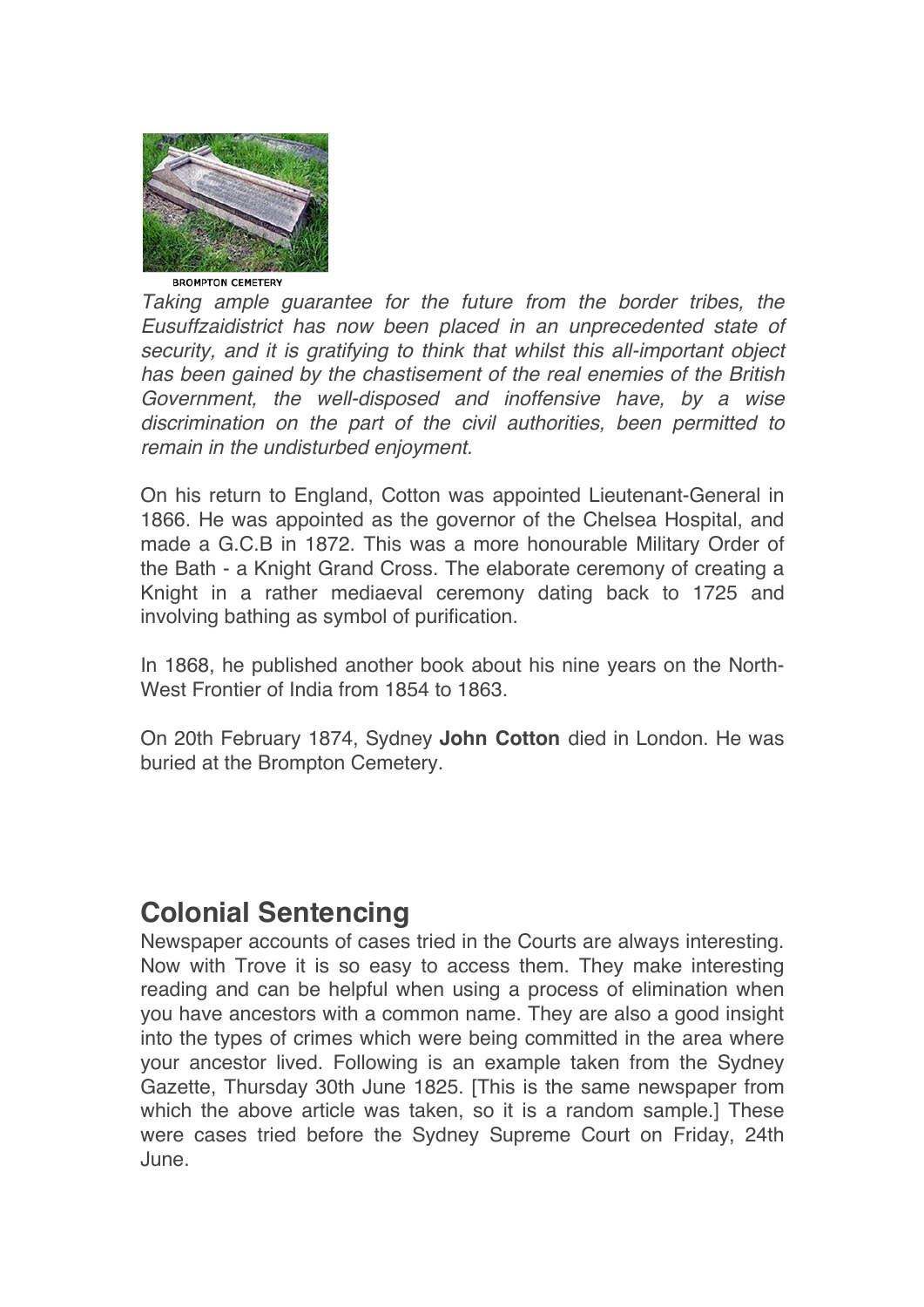**Thomas Byrne, John Wright**, and **James Murphy** were indicted under the statute of the 9th Geo. I. commonly called the *Black Act*, for maliciously shooting at Mr. **William Ikin**, Chief Constable of Liverpool, on the night of the 28th of March last. The prisoners Byrne and Wright, pleaded Guilty; Murphy, Not Guilty.

Mr. **Wm. Ikin** examined; is Chief Constable of Liverpool; witness, together with **James Atwood** and **Henry Bridges**, constables, was in search of some robbers in the neighbourhood of Liverpool, on the night of the 28th of March last; about 11 o'clock they fell in with the prisoners who were all armed; witness called out to them to stand and was immediately fired at by the prisoner Byrne; two of the shots went through the neckcloth of witness, and some through his hat; the prisoner Murphy also discharged a pistol; witness and the other constables fired in amongst the prisoners who immediately fled; on the following morning, a search having been made, Wright was found desperately wounded in the bush, near to the spot where the reconnoiter had taken place; and, a few days after, Murphy surrendered himself in the fear of dying of the wounds he had received, two balls having lodged in his arm; when in hospital he confessed having been one of the party, and apprehending a mortification in his arm, he had been induced to surrender in order to obtain assistance; he frequently begged of witness not to prosecute him, as it was his first offence.**James Atwood** and **Henry Bridges**, constables, corroborated the evidence of the last witness.

The prisoner Murphy denied having ever made any confession, and alleged that he received the wound in his arm by a shot from a bushranger as he was proceeding homeward on the night in question. The Chief Justice summed up the evidence and the Jury returned a verdict of Guilty - Remanded.

**Thomas Harding and Patrick McAlister** were indicted for having stolen, on the 10th day of November last, at Airds, two bullocks, the property of **Dr. Redfern**. The prisoners put in a plea of Former Acquittal, and also a general plea of Not Guilty. After hearing the evidence of **James Murphy**, an accomplice, admitted as an approver by the Crown, it appeared to the Court and Jury, that the subject of the present prosecution was precisely the same as that for which the prisoners were tried and acquitted on the 25th of May last, merely varying the date of the alleged robbery. His Honor the Chief Justice stated, that if the Jury were of opinion that they were the same animals as those laid in the former indictment, the prisoners were entitled to their acquittal under their plea. The Jury being of opinion that they were the same animals,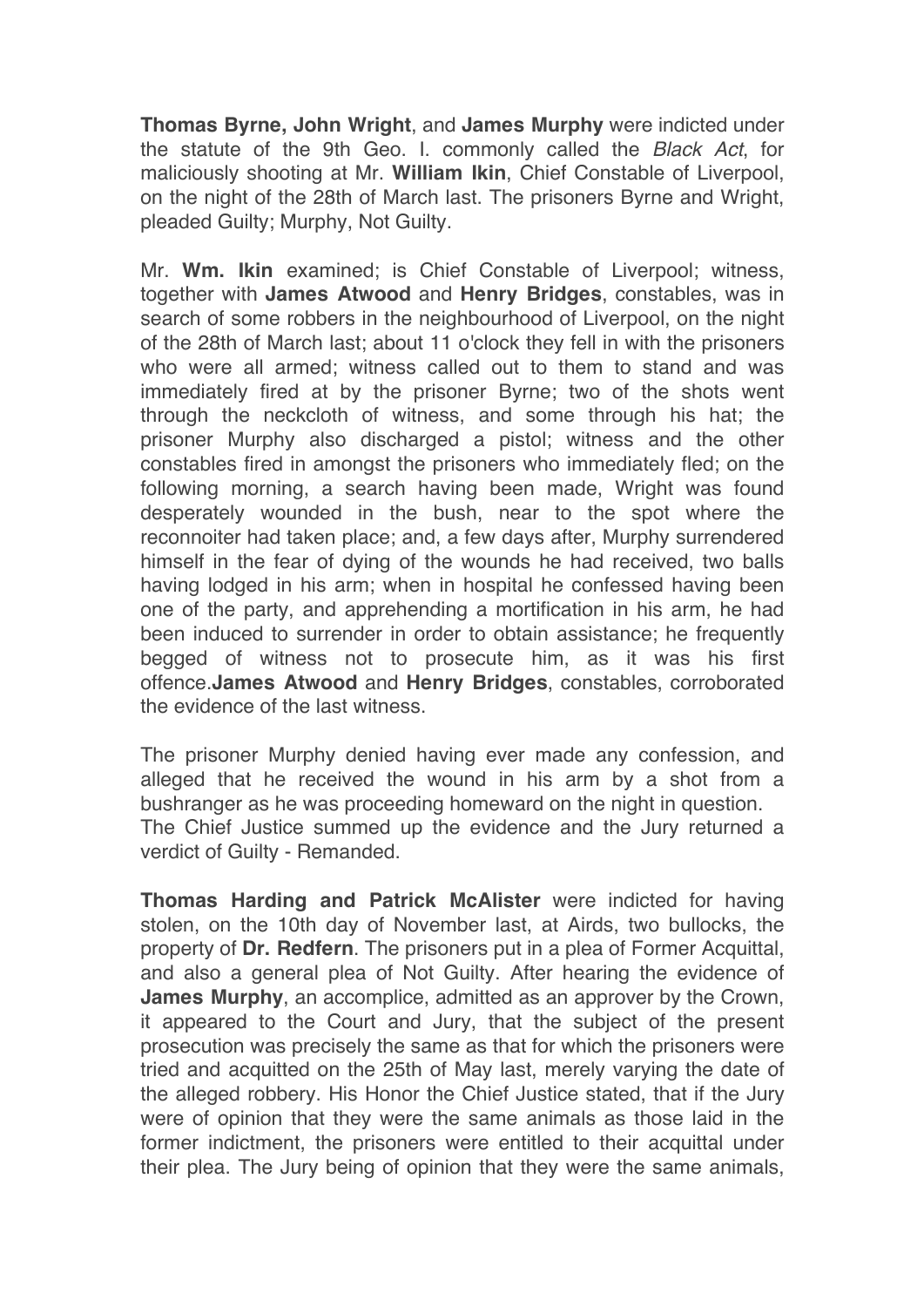the prisoners were discharged.

**Edward Hughes** was indicted for stealing a filly, the property of D'Arcy Wentworth Esq. and others, executors to the late **Mr. Broughton**. - Guilty of the fact of taking the filly to defeat the ends of justice; not with a view of convertingit to his own use. - Remanded.

**Charles Bogg** was indicted for having stolen, on the 25th day of August last, 30 pigs, the property of **John Kennedy** of Appin. Not Guilty.

**John McCarthy, William Knight, and Matthew Wild** were indicted for an assault on John Roberts, in No. 2 Watch-house, on the 29th of February last. Knight and Wild had been out on bail. The Jury returned a verdict of Guilty against Wild and McCarthy, but recommended the latter to mercy on account of his long confinement. - Wild to be imprisoned for 3 months; McCarthy discharged.

**William Booth** was indicted for stealing a bag of wheat, the property of **George Colles**, from the Market place, on the 19th of May last. Guilty – 7 years transportation.

The following prisoners received sentence:-

**William Wright** for stealing several head of cattle from the pasture of James Dunn, on the Liverpool- road.- 7 years transportation.

**John Fell, William Anson, John Woodgate, and Edward Townsend,** for stealing in the dwelling-house of **Robert Cutler**, and putting him and his family in bodily fear. - Judgment of Death recorded.

**Andrew Kenyon and John Green**, stealing in the house of **James Townsend** and putting him in bodily fear. - Judgment of Death recorded.

**Thomas Byrne, John Wright, and James Murphy**, shooting at Mr. **William Ikin - Death.** 

### **The Hulk Phoenix**

For some time, Lyn and I have been searching in second-hand book stores for a copy of the book by Beverley Earnshaw called "The Larrikins of Lavender Bay". Having indexed four microfilms on the hulk Phoenix it is a topic we are most interested in.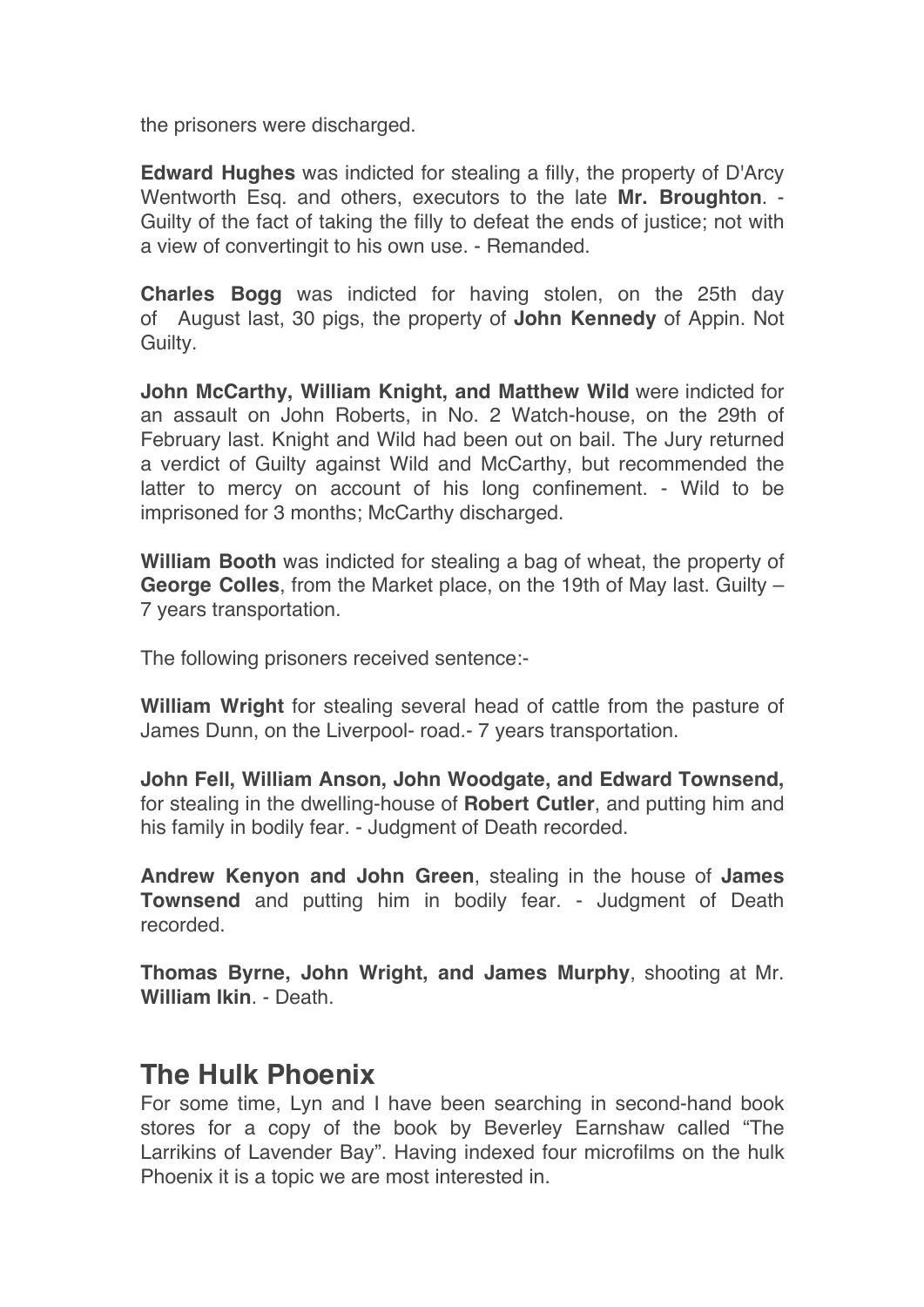Finally! We have a copy of the book which was published in 1996 by the North Shore Historical Society.

Although we have come to know quite a bit about the hulk through the indexing project, it was good to read Beverley's research and add to our knowledge. We have found, as we set up our 'help desk' at the various fairs we have attended, that so few know about the hulk used to house prisoners when the old Sydney Gaol was overcrowded and in need of repair. Governor Brisbane took the opportunity to use the Phoenix as a temporary measure until the Darlinghurst Gaol was completed.

The ship had become damaged in August 1824 as she was entering the Harbour and ran aground on the rocks known as the Sow and Pigs Reef. The following day she was re-floated and towed closer to shore at what is now Darling Harbour. It was obvious that the damage was irreparable and the sails, anchors, ironwork and anything of value was removed and sold at auction. The Governor purchased the hull for £1,000 and it was first used as a prison hulk on 20th August 1825. At that time, it was still moored in Sydney Cove. In mid-1826 it was moved close to Goat Island where the inmates could work on constructing a naval arsenal on the island, and where it was still in full view from Sydney. As more prisoners were to be placed on board, extra accommodation had to be fitted out. The numbers of prisoners may have increased, but the number of guards did not.

The first Superintendent of the hulk was **John Sleight** but he proved to be neither a good disciplinarian nor a good administrator. In early 1827, Sleight was replaced by **David Murray** who remained until promoted in 1831 to Principal Gaoler. Thomas Makeig then became Superintendent until the hulk was decommissioned on 31st December 1837.

The book has a lot of detail about conditions on the hulk during its years of service and will be of great interest to those who had ancestors who spent time on the Phoenix during the eleven years it was in use.

## **A GSQ Resource - Bakers Atlas [NSW/915/001]**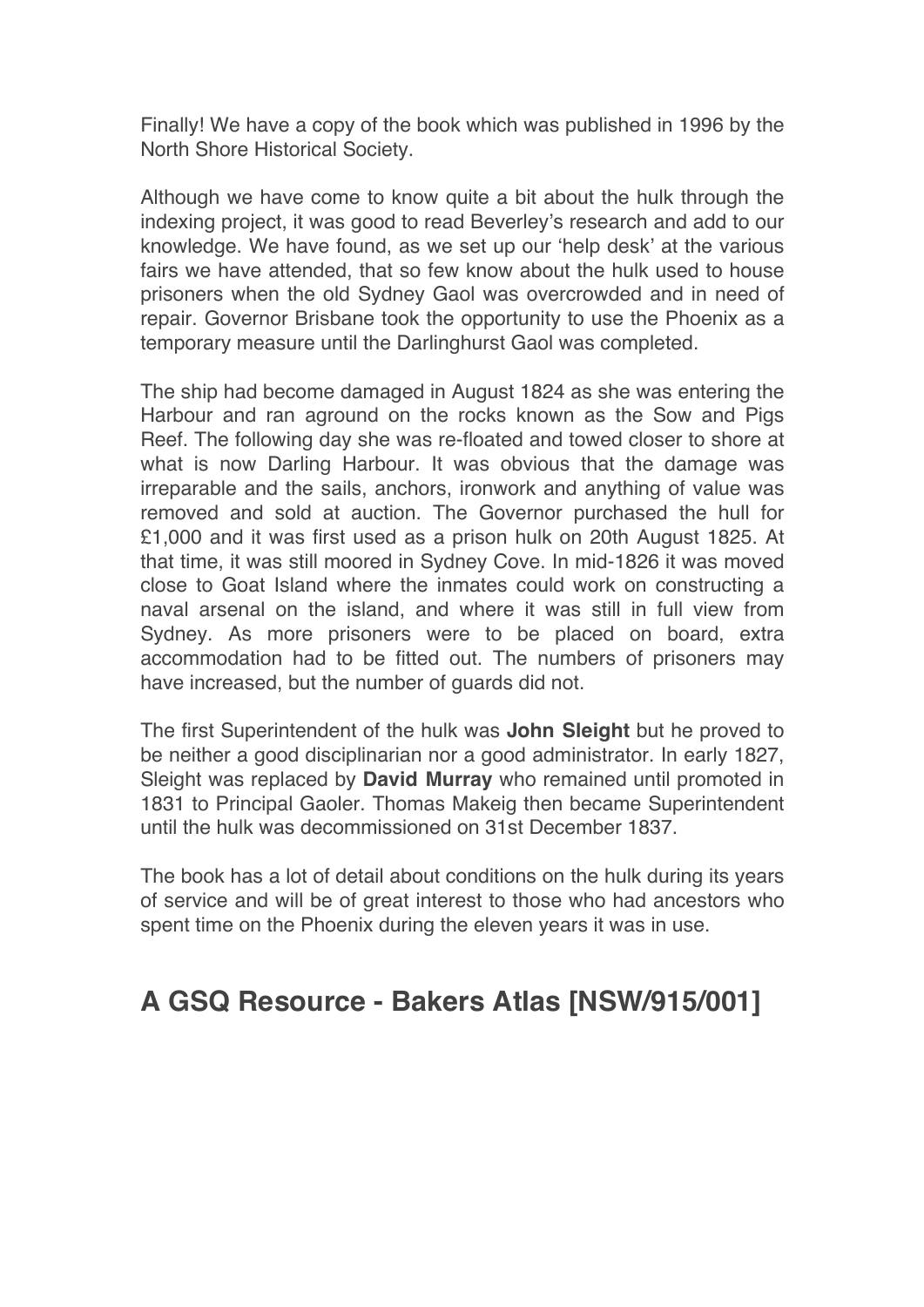

**Robert Dixon** (mentioned in the article about Commandant Gorman) was out of favour with Governor Gipps because he published a map of Moreton Bay when he had not received Vice-Regal permission to do so. If you are looking for early maps of New South Wales as it was in the 1840s – including one of the Moreton Bay area - then familiarise yourself with the atlas copied onto microfilm held at GSQ. At our last meeting we looked not only at this film, but also learned more about Mr Baker who published Baker's Australian County Atlas.

The 21 maps show parishes, townships, grants, purchases and what are described as 'unlocated lands'. It seems Baker had the Atlas ready to publish in 1844, but was waiting to obtain permission to use the map of the northern county which included the Districts of Darling Downs, New England, Clarence, Moreton Bay and Liverpool Plains.This map was *"compiled expressly for Baker's Australian Atlas from the map purchased by the Government from Mr William Gardner, Armidale, New England*." It was lithographed by William Baker in July 1846. He dedicated the Atlas 'by permission to **Sir T. L. Mitchell**, Knight, Surveyor General of New South Wales' – and stated it was compiled expressly for the printer and publisher of the Australian Atlas, W. Baker, Hibernian Printing Office, King Street East, Sydney.

The Mitchell Library has an original copy with the maps in colour, but the microfilm contains black and whiteimages. The maps are also available on the NLA (National Library of Australia) web-site, but the clarity in black and white on the microfilm is very good.

Are the maps accurate? There were still unexplored areas in 1843- 1846, so the maps must be viewed in that context. Have a good look at the Logan River!!! Whether they are totally accurate or not, you may find places that are relevant to where your ancestors lived. The names of some localities may no longer be in use. Included names of land holders may identify where your ancestor lived or worked. It is also interesting to look at the main roads or routes that were in use.

Appreciate the content! Take note of the little extras on each of the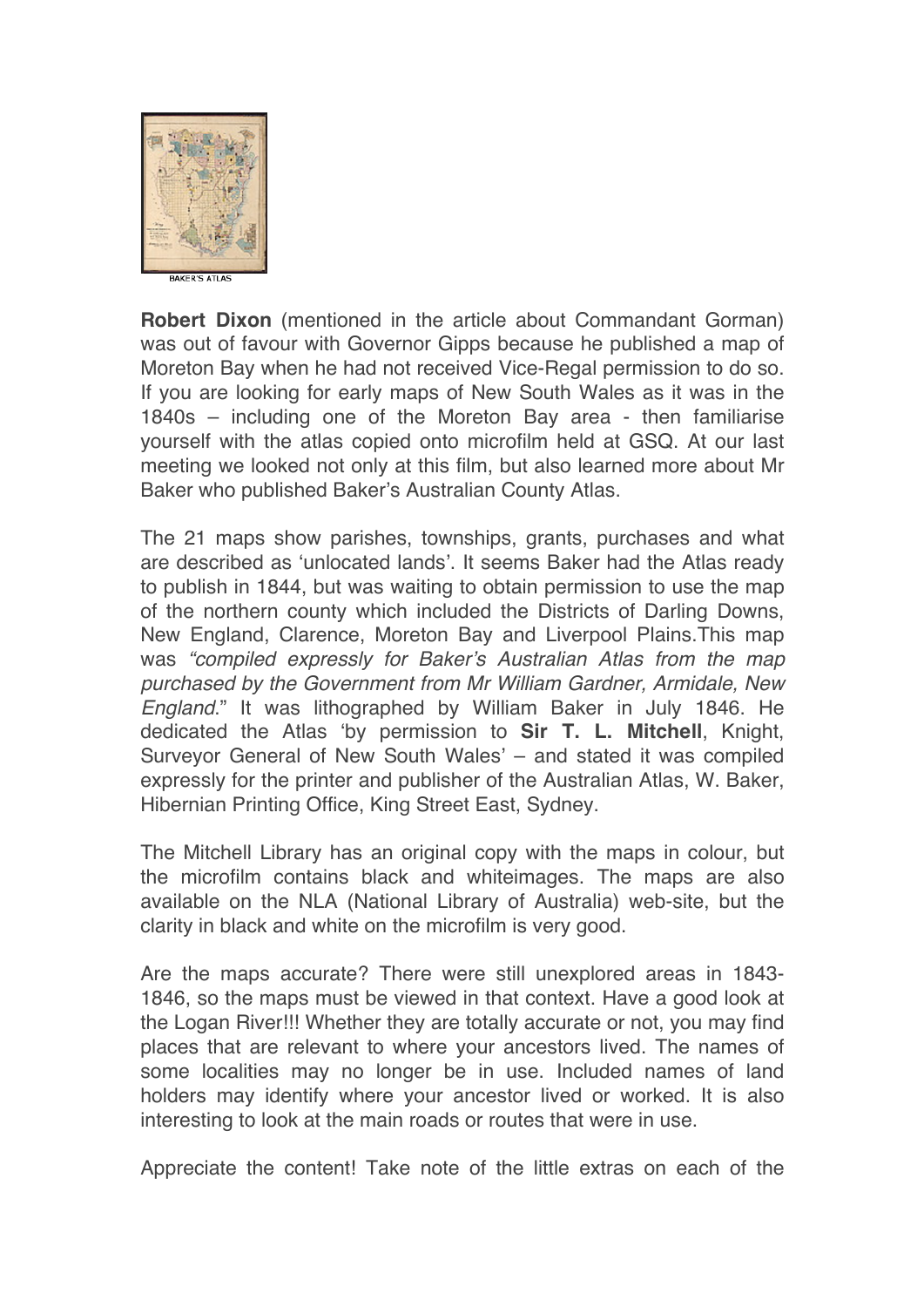maps – the names of settlers, the commons, the reserves, the illustrations, etc. Look at the list of subscribers to the Atlas and the areas they lived in. Note that the introductory map of Australia does not include Van Diemen's Land or Norfolk Island. I assume this is the same Australian map that was included in the 1844 Baker's City of Sydney Almanack of Australia – 'a map showing the route to Port Essington'.

**Who was William Kellett Baker?** The most comprehensive information I could find on William Kellett Baker was written by Richard Neville and can be found on the Design & Art Australia Online web-site. Finding out about Baker also introduced me to another interesting colonial identity – **Mr E D Barlow** – and also to engraver **William Nicholas** – names I had not previously heard of. None were convicts, but learning a little about them gives us an insight into another aspect of colonial life in New South Wales.

William Kellett Baker was born in Dublin in 1806 and trained as an engraver. He arrived in Sydney as an assisted immigrant in 1835. Soon after his arrival he announced he was setting up business as an engraver offering both lithographic and copperplate printing. Those of some standing in the community were keen to commission portraits as proof of their success. Baker was keen to tap into this market, but he soon found that business was rather slow. There were other engravers offering the same service, so he accepted the position of clerk to the deputy inspector general of hospitals. When he broke his leg in 1845, and was incapacitated for a year, he resigned from that position. He did however remain as clerk to the medical board. So while officially still working for the hospital, Baker continued to publish on a part-time basis. In October 1840, he purchased lithographic equipment from **Edward David Barlow**, also known as **Billy Barlow**.

**Lithographic and Copperplate Printing** - The word 'lithograph' is derived from lithos (Greek for stone) and graphein (to write). It refers then to an image on stone. A slab of smooth, porous limestone was used as a printing plate. It was an inexpensive way of reproducing art, working on the principle of water and oil repulsion. The image was drawn on the stone plate with oil or fat or wax. The plate was then treated with a solution of etching acid (nitric acid) and gum arabic, and then with water. Ink adhered to the areas free of the oil/fat/wax, and was then transferred to a sheet of paper. Copperplate printing uses a metal plate, usually copper or zinc, on which an image is etched. The ink ends up in the grooves of the etched image and the excess is wiped off. Paper is placed on the plate and a heavy press compresses the paper onto the plate to print the image.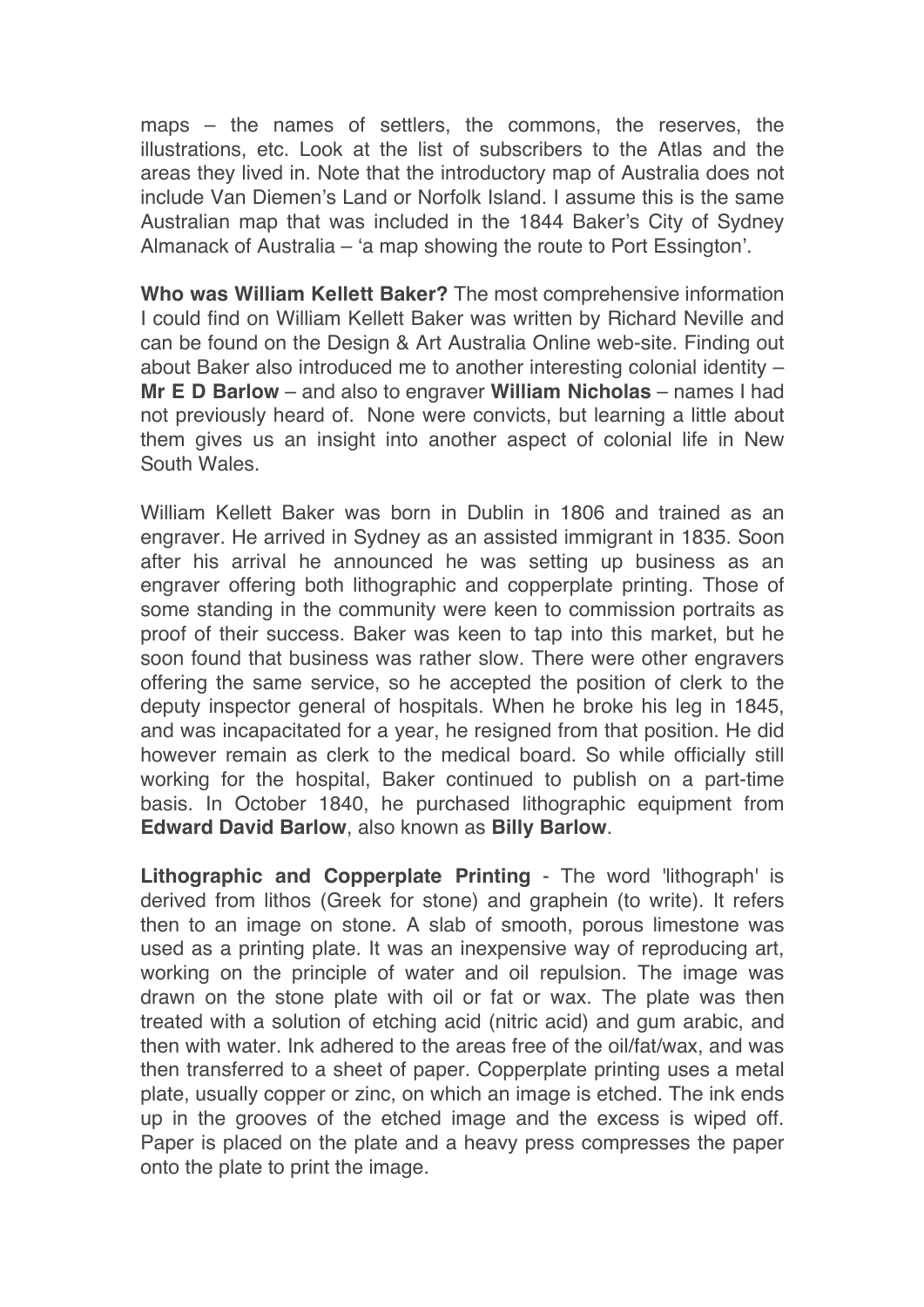In October 1840, William Baker purchased lithographic equipment from Edward David Barlow who arrived from London in 1836 and set up business as an ornamental decorator in George Street. Just months after his arrival The Sydney Times claimed that Barlow was unrivalled in the colony as an ornamental painter. His expertise included ornamental decorating, graining, gilding, cleaning and varnishing pictures, marbling, and wood-graining. Over the next few years he became well known as a lithographer, a printer, an architect, a surveyor and an entrepreneur. For a time he was also the proprietor of a Theatre of Arts.

Despite his extraordinary ability, he found, like Baker, that there was not a great deal of work for an ornamental painter, so Barlow announced early in 1837 that he was establishing himself as an architect and surveyor as he had completed his apprenticeship in both in Brighton, England. This work however was brief as by June he had moved to Bridge Street and was offering to do black silhouette profile portraits. A full-length portrait would cost 15 shillings, a plain half-length was 5 shillings, and a half-length tinted white was 6 shillings and 6 pence.

Already in Sydney at the time was the 'Original Zincographic Printing Establishment' operated by a **J G Austin** who used a process of drawing on zinc and using a special zincographic printing press. Zinc plates were less expensive than limestone and large sheets were better for map making. Barlow purchased the business from Austin and now offered not only profile portraits, but also architectural drawings and plans of estates. He had found his niche and was soon advertising for lithographers and draughtsmen to assist him.

In November 1838 Barlow published a number of engravings on zinc done by another talented engraver, **William Nicholas**. These included portraits of Queen Victoria, Governor Richard Bourke, the actress Mrs Taylor as Don Giovanni when she performed in 1835, and one titled 'a black of New South Wales'. Barlow became the exclusive publisher and seller of William Nicholas's excellent profiles of Australian Aborigines.

So, in a space of four years, Barlow had become quite established. On the home front however, he had marital problems. Barlow decided to return to London leaving his wife and children provided for. It seems it was to be a permanent move. So, in October 1840, in preparation for his departure, he sold his lithographic printing equipment to William Baker. Included were some of the profiles by William Nicholas, a highly regarded artist and portrait painter who had arrived in 1836 and was commissioned by such families as the Kings, the Macarthurs and the **Wentworths**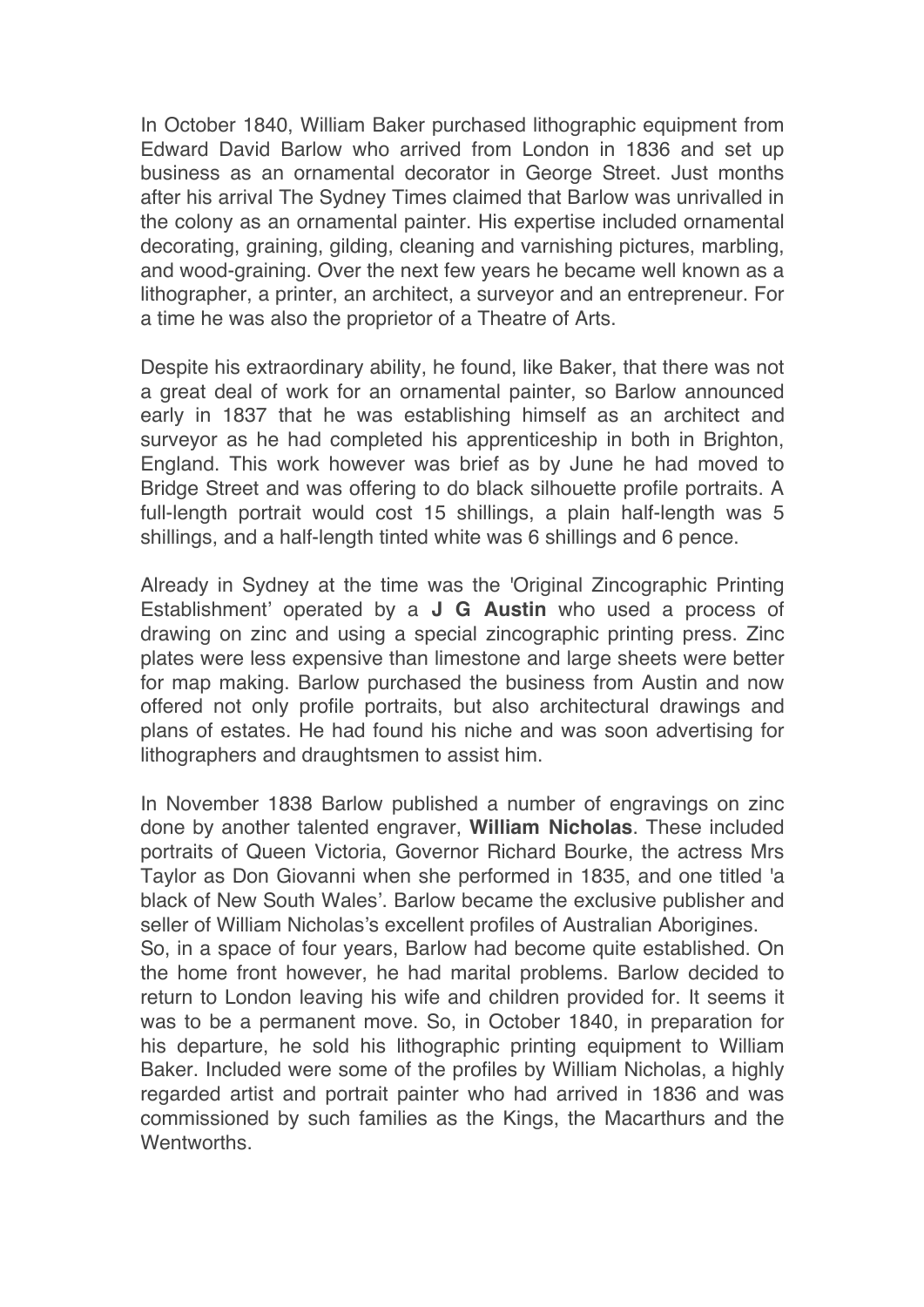The Australian on 9 March 1841 reported on the workmanship of a presentation plate William Baker engraved for the attorney general, **John Plunkett**, at the end of his term. Baker was described as *'well known to be a first rate engraver and therefore we need hardly say the inscriptions &c. are admirably executed and does the artist great credit*'. The Sydney Gazette on 20 March 1841 stated - *We have had frequent occasion to comment on the beautiful manner in which Mr. Baker, of King-street, executes lithographic sketches; the last we have seen is a splendid lithograph of the Rev. Mr. Steele's Church at Cook's River, which certainly reflects no little share of credit on the artist, as well as the drawer; the resemblance to the reality is striking at the first glance*. Despite being a first rate engraver himself, William Baker also sold lithographic prints of works done by well-known colonial artists such as **William Henry Fernyhough** – and it seems he did not always publish authorised copies! In 1844, William Barlow returned from London to sort out his matrimonial issues. He attended the Mayor of Sydney's Fancy Dress Ball, and promoted it with a sketch drawn by William Nicholas. Barlow had sole rights to the sketch but did not give any recognition to the artist. The sketch showed prominent citizens, and the idea was that

each would want a copy of the sketch itself or a portrait from it. When William Baker began making unauthorised copies of the Fancy Dress Ball, litigation followed.

William Baker also engraved scenes for advertisements. An example is his depiction of the Australian Brewery in Low's Directory for 1844. He published a number of annual almanacs. Baker's City of Sydney Almanack for 1844 was advertised as having *a view of the city from the North Shore – map of Australia shewing the route to Port Essington – Tide Table – Rising and setting of the sun, calculated currently from meantime – new and improved Gardener's Calendar – Eclipses – Members of Councils – meetings of Lodges – Hours of attendance and charges at Bonded Warehouses – Code of Signals – Law Courts – and various other useful and necessary intelligence*.

Another work by Baker was the Australian Medical Journal published in 1846. That was followed by an illustrated journal titled Heads of the People (1847-48) with sketches by William Nicholas. Baker also published music sheets.

Baker's Hibernian printing office was at 101 King Street East, Sydney. From these premises he also imported and sold books, operated a stationery warehouse, and established a reading room and library offering access to his collection of local and international periodicals for the annual sum of 10 shillings after an entrance fee of 5 shillings.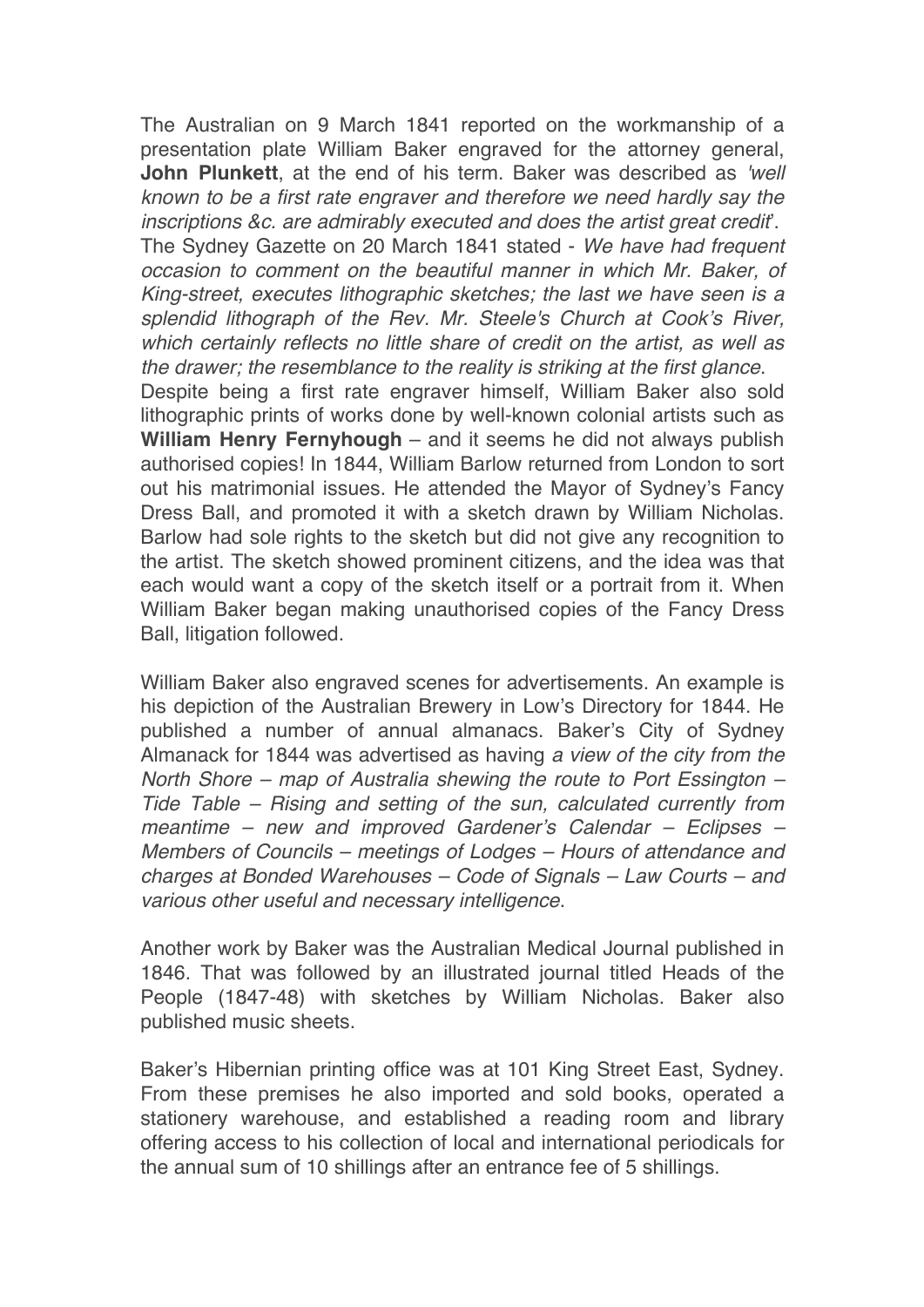In 1851 he moved to Victoria but maintained links with Sydney and retained ownership of his printing office there. He was no doubt following the gold rush. He is remembered from this time as being of a *'good nature, lively and most genial*'. His unusual nick-name was "Go ahead" as a result of his preaching the Gospel of Go-a-headism in Sydney. It seems the nickname appeared at the White Hills gold-fields near Bendigo in October 1853 when it was reported that *'There is a lending library close to the camp with this emblazonment in great letters all along its side – "Baker's gold-diggers' Go-a-head Library and Registration Office for New Chums".*

Baker was still listed as the proprietor of the Hibernian Printing Office in Sydney when his body was discovered near Mount Vincent near Maitland in January 1857. The cause of death was apoplexy (a stroke). He was 49 years old. The eldest of his seven surviving children was a lad of 19 years. He attended the funeral in East Maitland and Baker was buried in St Peter's Old Burial Ground at East Maitland. In January 1859 an appeal was launched by the newspaper Bell's Life in Sydney to provide funds for his widow, Jane, and her young children. The comment made was that during his 25 years in Australia Baker had been *'a very persevering and industrious man; and a slight tinge of eccentricity, with a love for taking part in the formation of numerous friendly societies, have made him widely known and respected'*.

*The Sydney Morning Herald* (19 January 1857) - SUDDEN DEATH OF A PERSON BELIEVED TO BE MR.WILLIAM BAKER, OF SYDNEY. Last evening much concern was expressed in Maitland, particularly *among his brother Freemasons, at tidings of the sudden death of a person at Mount Vincent, about sixteen miles from East Maitland, believed to be Mr. William Baker, of the Hibernian Printing Office, Sydney. Mr. Baker had been in Maitland the last few days, and on Thursday Mr. Garvin, the chief constable, met him near East Maitland, enquiring the road to the Sugarloaf (Mount Vincent), so that little doubt is entertained of its being Mr. Baker who was found dead as described in Mr. Child's (J.P.) letter. We may add that the Masons in Maitland were last evening engaged in making arrangements to bury him with all due respect, tomorrow (Sunday) afternoon; and they will no doubt communicate with his family in Sydney on the melancholy occurrence. Mr. Child's letter, addressed to Mr. Garvin, is as follows: - "Christ Church, Mount Vincent, Friday, January 16th. Mr. Henry Garvin, Chief Constable, Maitland. Sir,- This morning, about eleven o'clock, a man was found lying dead on the public road, near the church. He appears to have had a fit and fallen off his horse, as the horse was found by his side, saddled and bridled. There has been found on him a quantity of*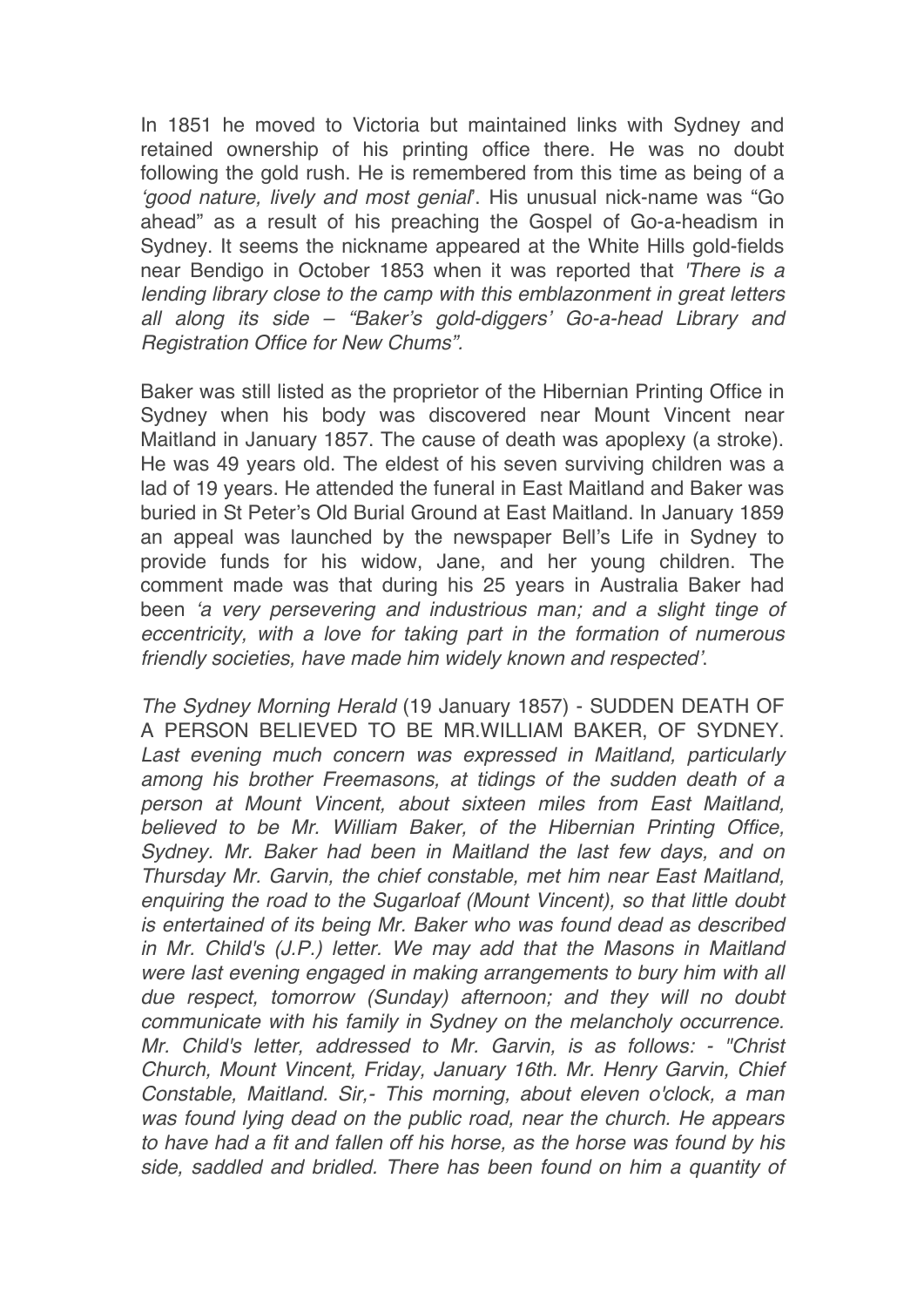*sheet almanacks, a white shirt, £1 19s. 9d. in money, a pair of saddlebags, and a few other trifles. I have taken a magisterial inquiry on him, and sent for Dr. Wilton, to certify as to death. I do not know the name of the man, but the enclosed paper (the address of Mr. Jacobs stationer, of East Maitland), was in his pocket, and I send also an almanack. Will you provide a coffin, six feet, for him, and make enquiry about him, and forward the coffin here at the Government expense, so that he may be buried tomorrow afternoon. He has already turned quite black, and cannot longer be kept unburied. He appears to be known, and was seen in Maitland on Wednesday, selling almanacks. The picture of the publisher is like him. Perhaps his name is William Baker. Your attention to this directly. I am, &c, W. K. CHILD, Mount Vincent."*

## **1819 Preparations for the departure of the Convict Ship 'Dromedary'**

Unfortunately there are not many shipping logs that have survived in comparison to the number of convict transports which came to our shores. If you are lucky enough to find a log relating to the voyage your ancestor made then you will get a good idea of what conditions were like. If you are incredibly lucky, you may find a transcription of the log you are interested in already published or on a web-site. At GSQ you can consult the handbook to the resources held at State Records NSW to see which shipping logs have been microfilmed.

A wonderful example of a ship's log is that of His Majesty's Store Ship *Dromedary* which left England on 11 September 1819 and arrived in Van Diemen's Land on 10 January 1820. Of particular interest are the details of the preparations made before the ship sailed, as recorded by the ship's Master, **Mr Richard Skinner** of the Royal Navy.

The ship was at Deptford on the south bank of the River Thames when the first lot of provisions were taken on board on 19 June 1819. These included 330 lbs of bread; 22 gallons of rum; 160 lbs of fresh beef; 120 lbs of cheese; 112 lbs of flour; 25 lbs of suet; 112 lbs of raisins; and 203 lbs of sugar.

It was not until 25 June that there was enough high water to get the ship out of dock, and the following day the ship pulled up alongside the hulk **Dedaigneuse** to continue preparations for the voyage. There they took on board 223 pigs of ballast (pig iron, not the animal variety!) and were still moored alongside the hulk a month later. The Dedaigneuse was not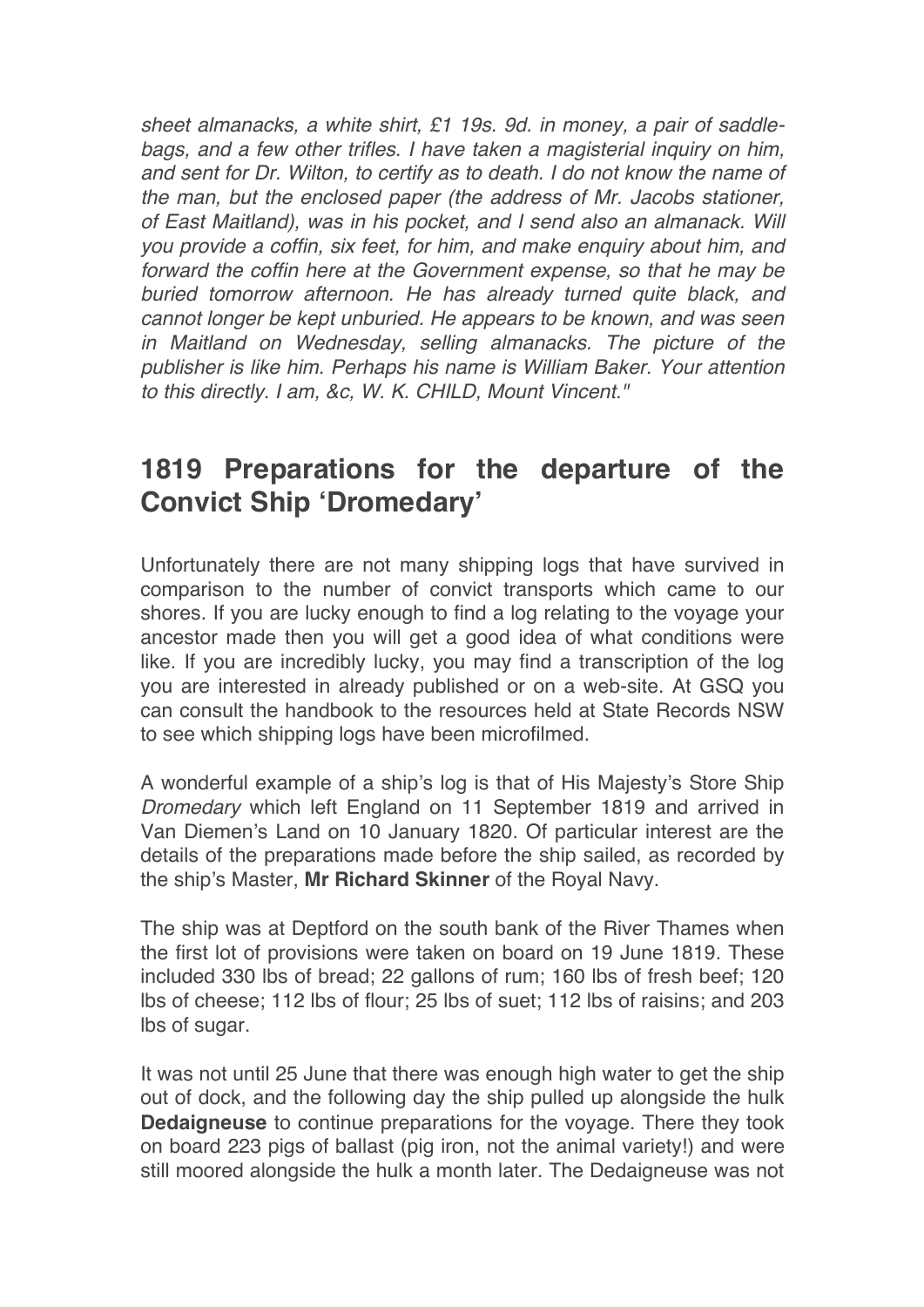a hulk on which convicts were kept. It was a French frigate which was captured off Portugal in 1801 and it appears to have been used to store ballast for ships. While still alongside the Dedaigneuse, new masts, new rigging and new sails were fitted and more provisions were loaded. A sailmaker came on board to install hammocks for more than 500 passengers.

The journey finally began on 5 August after receiving 448 lbs of bread, 31 gallons of rum, 44 pieces of beef; 64 pieces of salted pork and 206 lbs of fresh beef. The ship moored at North Fleet Hope in Kent and the first passengers were taken on board – the Second master, **W Morley**, and members of His Majesty's 69th Regiment of Foot (1 captain, 1 ensign, 32 soldiers, 3 women and 1 child). On 13 August, still at North Fleet Hope, more provisions were taken on board – 22,828 lbs of bread in 204 bags; 5,355 lbs tobacco in 10 puncheons, 11 hogsheads, and 2 small casks with 88 iron hoops.

For the convicts the following list was recorded: bread – 19,040 lbs in 170 bags; mustard - 370 lbs in 6 mustard casks; soap – 1,110 lbs in 1 chest and 2 boxes; mess beef and vegetables - 164 lbs 8 oz in 26 canisters; mess beef - 36 lbs in 9 canisters; mutton and vegetables - 338 lbs 7 oz in 72 canisters; soup and boulli [bouillon] - 344 lbs 5 oz in 71 canisters in 4 cases; 1 bar, 6 iron hoops - the total 883 lbs in 178 canisters; concentrated gravy soup - 36 quarts in 36 bottles, 1 case vegetable soup, 40 quarts, 40 bottles in 3 cases.

That afternoon more provisions were taken on board - oatmeal, 4200 lbs in 7 hogsheads and 1 half hogshead; 64 iron hoops; lemon juice - 4248 lbs, 59 cases and 1062 bottles; tea - 74 lbs in one tea chest; red wine - 222 bottles in 5 hampers; pearl barley - 52 lbs in 1 small cask; iron hoops 2; scotch barley - 74 lbs, 2 bushels, 1 small cask; 10 iron hoops; sago - 44 lbs; allspice - 15 lbs; chocolate - 22 lbs; pepper - 77 lbs; ginger - 2 lbs. In bag, sugar as oatmeal - 370 lbs in one barrel; 8 iron hoops; rice as cheese - 52 lbs in 1 small cask; 2 iron hoops.

Finally, on 19 August, the Pilot came on board and the sails were furled. On 22 August the ship cleared the Thames and anchored off Sheerness to receive the first lot of convicts – 100 from *HMS Bellerophon* and 99 from *HMS Retribution*. The following day they sailed for Spithead and on 25 August took on board another 100 convicts from the hulk *Leviathan* and 70 from the *Laurel*. A detachment of the 84th Regiment had also joined the ship.

Once the convicts were on board (all were males), they were given a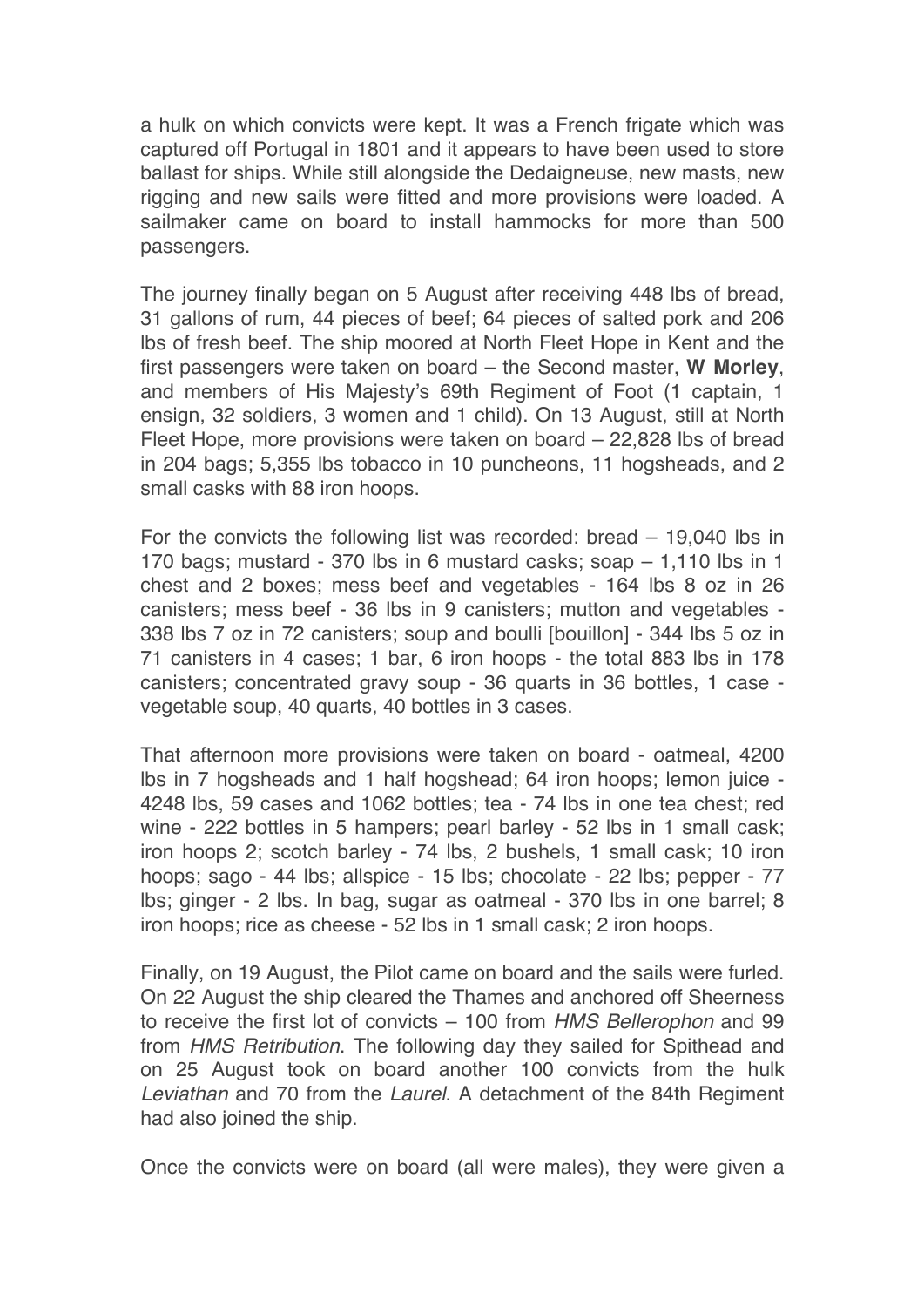daily routine. Musters were held in the mornings as they went on deck, and at sunset when they were sent below. Provisions were issued weekly, and once a week, they had to wash their clothes and air their bedding on deck. However, they were still not on their way! On the 28th the crew and prisoners were still being received and in some cases, discharged. On the 30th the Master recorded that one of the soldiers was administered 24 lashes for drunkenness and insubordinate behaviour and another received 12 lashes for his behaviour. On 11 September the Blue Peter was hoisted as the ship finally sailed out of Spithead.

Each day, a note was made of what provisions had been used. The voyage took 121 days to reach Hobart where 347 convicts were landed. The journey was direct as the ship did not call into any harbour on the way. From Hobart they sailed on to Sydney where another 22 convicts were taken ashore. No deaths were recorded

The arrival of the *Dromedary* was recorded in the *Hobart Town Gazette*  and also in Robert Knopwood's Diaries. [**Robert Knopwood** was a chaplain. In 1803 he went to Port Phillip where he conducted his first religious service in the colony. When that settlement was abandoned he went to Hobart, and as well as preaching, he kept a daily diary until his death in 1838.]

Knopwood recorded in his diary that a signal was made for a ship on Monday, 10 January 1821. Arrived HM store ship **Dromedary**, **Capt Skinner**, a master His Majesty's Navy, surgeon **Dr Fairfoul, RN.** The guard consisted of a detchmt of the 84 Regt, commanded by **Capt R R Cruise** and 69th **Ensign McCrary,** passengers **Lieut McCarthur, RN**, and **Mr Ward**, with 369 prisoners which landed here. She did not lose a single prisoner during the passage, neither did she put into any harbour. After being at Port Jackson she is going to New Zealand for wood.

The following day, Cruise and McCrary called on the chaplain where they took refreshment and fruit which was very acceptable after a long voyage.Knopwood then sent fruit to the ship for Mrs Skinner, etc.

On Wednesday he boarded the ship and noted that four children were born on the voyage. Some of the convicts stayed on board until 21 February, the day before the ship departed.

#### More on the diary of **Robert Knopwood** – **http://search.archives.tas.gov.au**

The site states:- "Please note that the original manuscript of Knopwood's diary is located in part in the Mitchell Library of the State